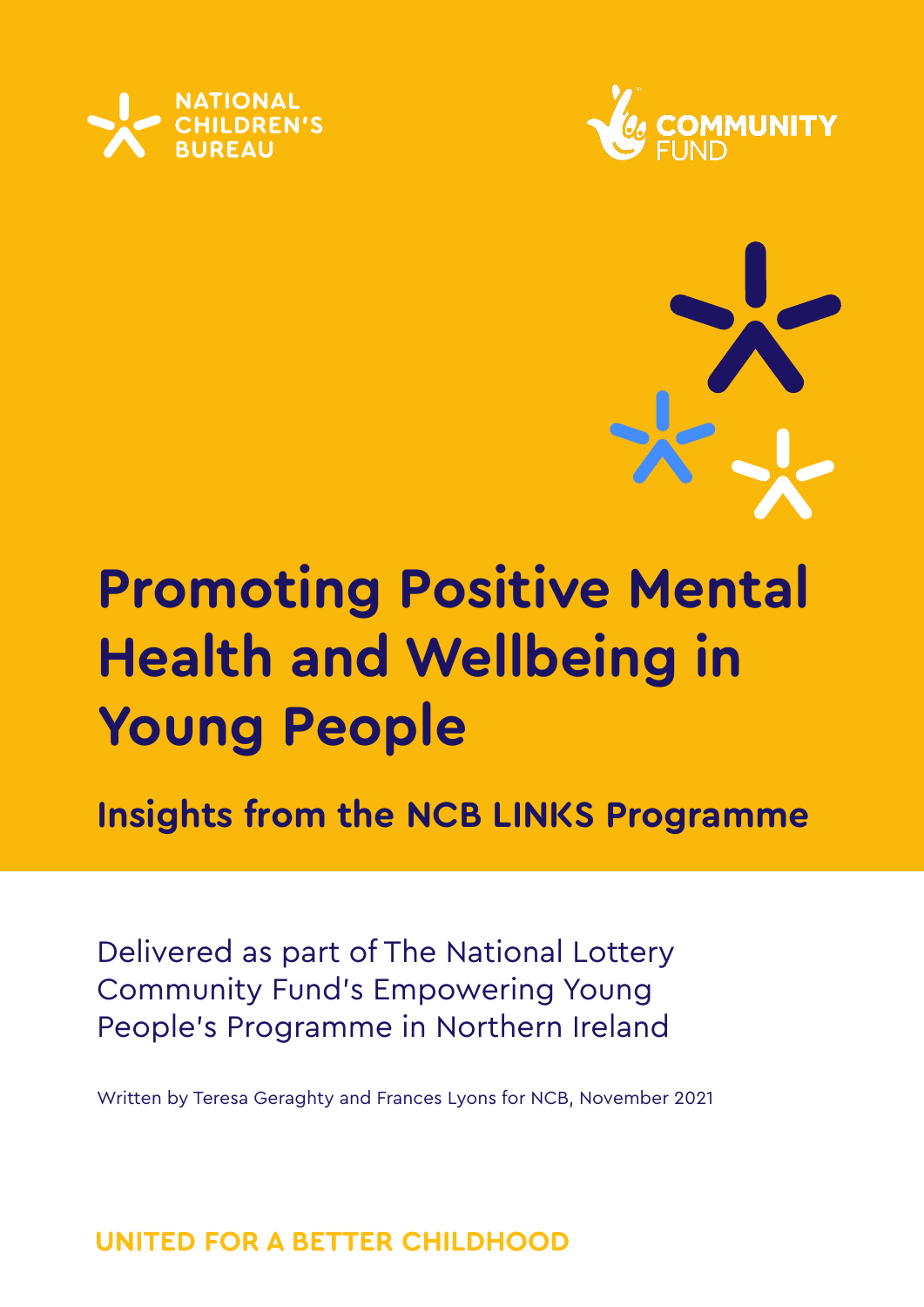### **Table of Contents**

| What is meant by mental health and wellbeing and what works to build it?7    |
|------------------------------------------------------------------------------|
|                                                                              |
| What works to promote positive mental health: messages from the literature 9 |
| Protective factors for young people's mental health and wellbeing 11         |
|                                                                              |
|                                                                              |
|                                                                              |
|                                                                              |
|                                                                              |
| Case studies involving a combination of individual and group work  23        |
| Case studies involving work with young people and parents/ carers 25         |
|                                                                              |
|                                                                              |
|                                                                              |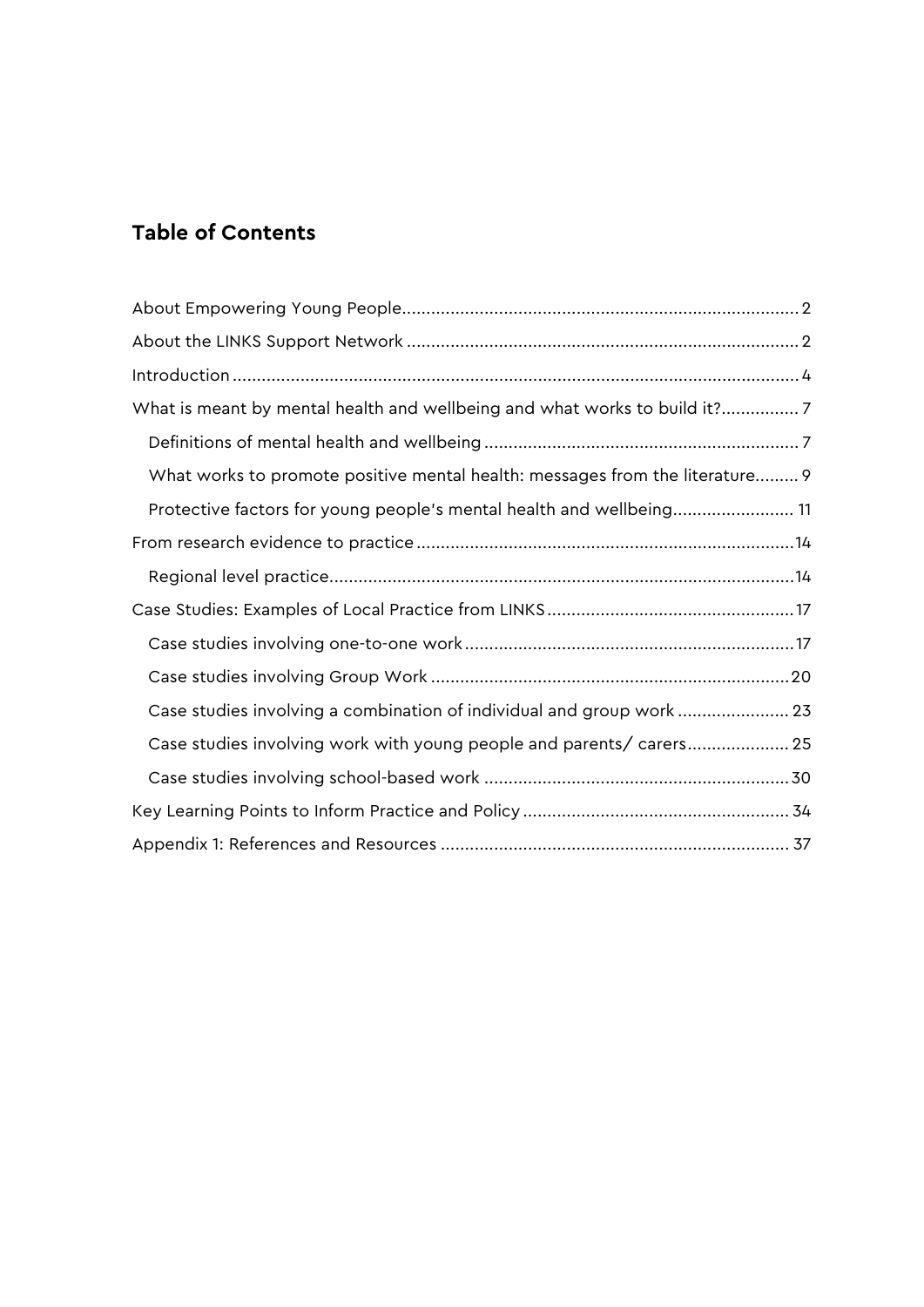# <span id="page-2-0"></span>**About Empowering Young People**

The Empowering Young People's Programme from the National Lottery Community Fund's (NLCF) Northern Ireland directorate was launched in March 2015 and is making £44.4 million available to fund activities in communities until 2027.

The aim of the EYP programme is to support projects that give young people in Northern Ireland aged 8-25 years the ability to cope with challenges in their lives.

This programme is all about putting young people in the lead. Projects need to involve young people in the planning and delivery, as well as their support networks and the communities which will help them to develop skills to cope with challenges in their lives.

The outcomes that are expected from supported projects include the following:

- Young people get the skills they need for their future
- Young people have better relationships with their support networks and communities
- Young people have improved health and wellbeing.

# <span id="page-2-1"></span>**About the LINKS Support Network**

The LINKS Support Network is facilitated by the National Children's Bureau (NCB) and is delivered to all of the 85 organisations grant aided by the NLCF under the Empowering Young People's (EYP) Programme.

The support provided by LINKS is delivered in a number of ways: [workshops,](https://www.ncb.org.uk/links-workshops) on a variety of themes based on the issues facing young people (e.g. mental health and wellbeing) and those facing organisations (e.g. sustainability); cluster group meetings, which are informal geographically-based meetings and; tailored one-toone support for individual organisations.

The aim of the LINKS programme is to facilitate shared learning, enhance practice and encourage the involvement of young people in all aspects of the projects.

This resource:

• Provides the local context in terms of children and young people's mental health and wellbeing in Northern Ireland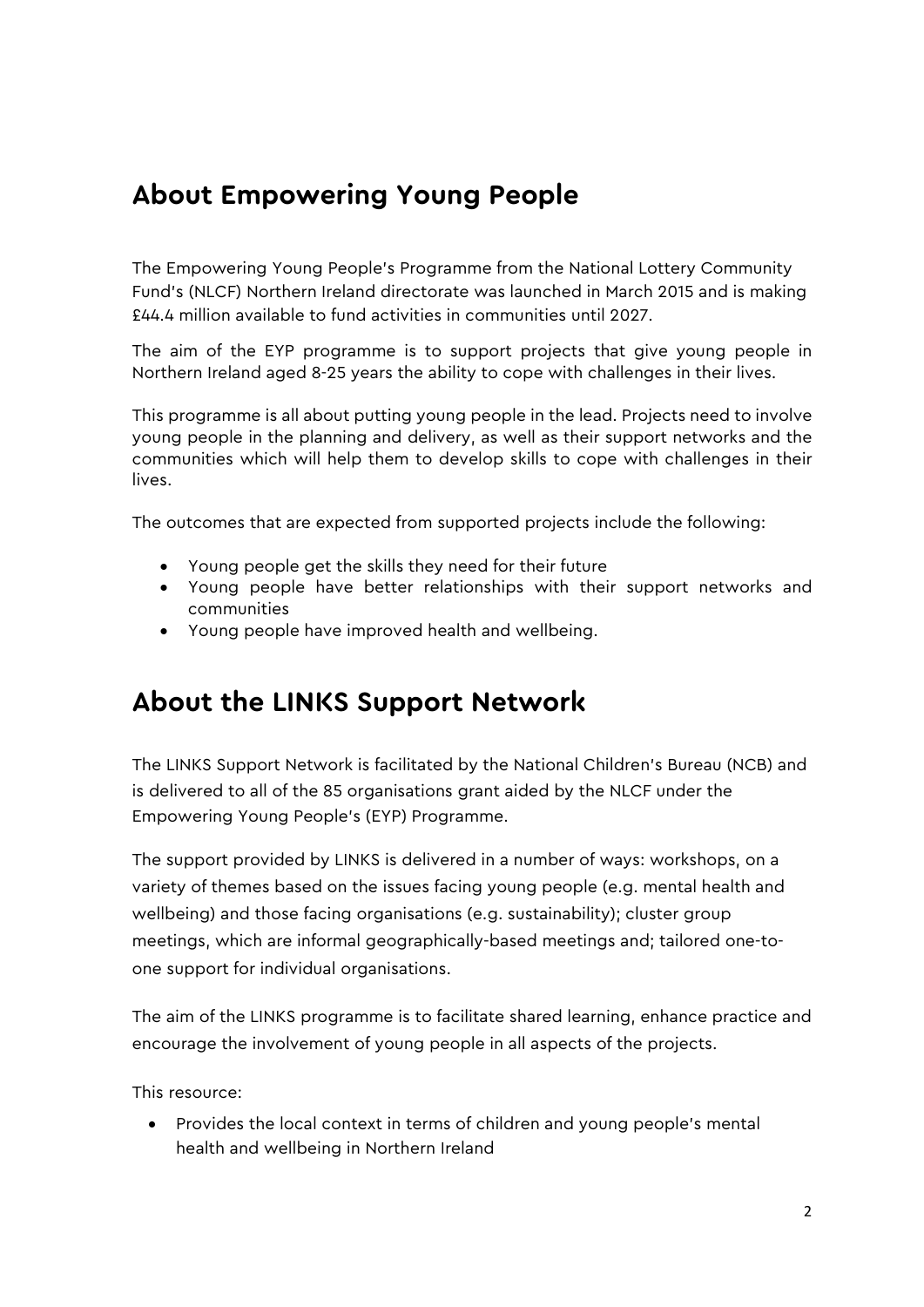- Summarises the latest policy developments relating to mental health and wellbeing
- Explores definitions of mental health and wellbeing; identifies protective factors for mental health and wellbeing and programmes of work that seek to build mental health and wellbeing
- Examines some regional initiatives and local case study examples of practice from LINKS grant holders that aim to build positive mental health and wellbeing with young people
- Highlights key learning points
- Includes a reference and a resource list for further exploration into building mental health and wellbeing with young people in Appendix 1.

Given the mix of evidence and practice examples, this resource will be of interest to policymakers and commissioners in drawing upon what is working on the ground in Northern Ireland to support young people, as well as front-line practitioners.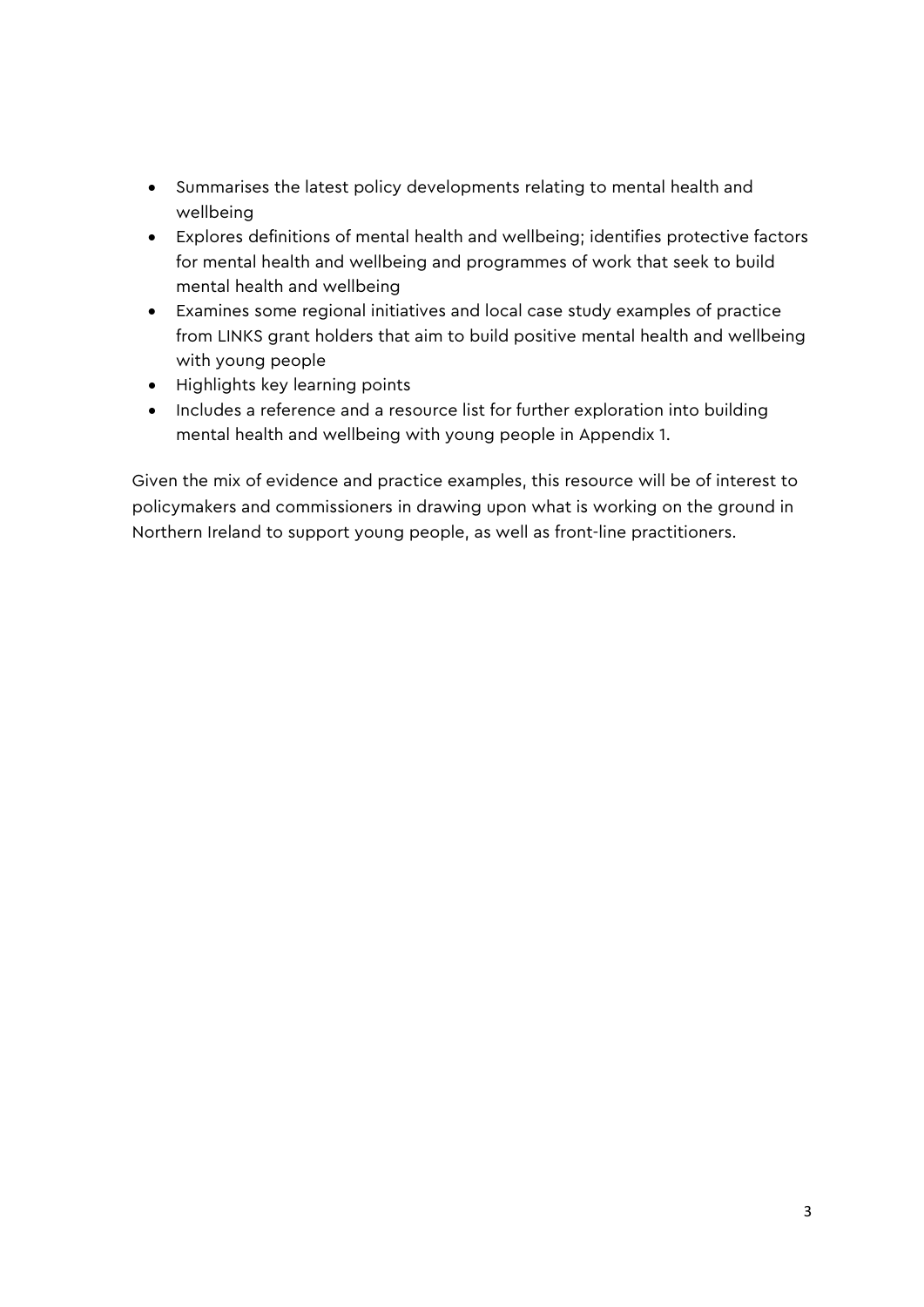# <span id="page-4-0"></span>**Introduction**

Young people's mental health and wellbeing is a constant topic of discussion in the media. In recent times, the impact of the lockdown due to the COVID-19 pandemic on young people's mental health has received even greater focus, but many of the issues relating to mental health and wellbeing pre-date the arrival of COVID-19 in Northern Ireland. These issues, and the lengthy waiting lists for treatment, are well documented (see for example NICCY, 20[1](#page-4-1)8)<sup>1</sup>.

Recent statistics from the Health and Social Care Board (HSCB, [2](#page-4-2)020)<sup>2</sup> reveal some of the extent of the problem:

- One in ten children and young people experience anxiety and depression.
- Almost one in ten (9.4%) 11-19 year olds reported self-injurious behaviour and close to one in eight (12.1%) reported thinking about or attempting suicide.
- Nearly one in five (18.7%) adolescents reported six or more symptoms on a screening questionnaire for psychotic like experiences.
- 17% of young people felt traumatised due to witnessing violence.
- 16.8% of 11-19 year olds have experienced 'traditional' bullying and 14.9% have experienced cyberbullying.
- One in six young people (16.2%) engaged in a pattern of disordered eating and associated behaviours that might indicate the need for further clinical assessment.
- One in eight children and young people (12.6%) experienced emotional difficulties.
- One in eight young people (12.6%) met criteria for mood or anxiety disorders (e.g. panic disorder, obsessive compulsive disorder).
- Approximately 2 in 5 young people aged 16-19 years (40.9%) met the criteria for problematic drinking and one in ten 11-19 year olds have used illicit drugs.
- One in five (22%) parents or care-givers reported a previous diagnosis of any mental health disorder, such as anxiety and depression.
- Children whose parents had current mental health problems [as measured by the General Health Questionnaire (GHQ-12)] were twice as likely to have an anxiety or depressive disorder themselves.

<span id="page-4-1"></span><sup>-</sup><sup>1</sup> NICCY, 2018: Still Waiting

<span id="page-4-2"></span><sup>&</sup>lt;sup>2</sup> HSCB, 2020: The Mental Health of Children and Parents in Northern Ireland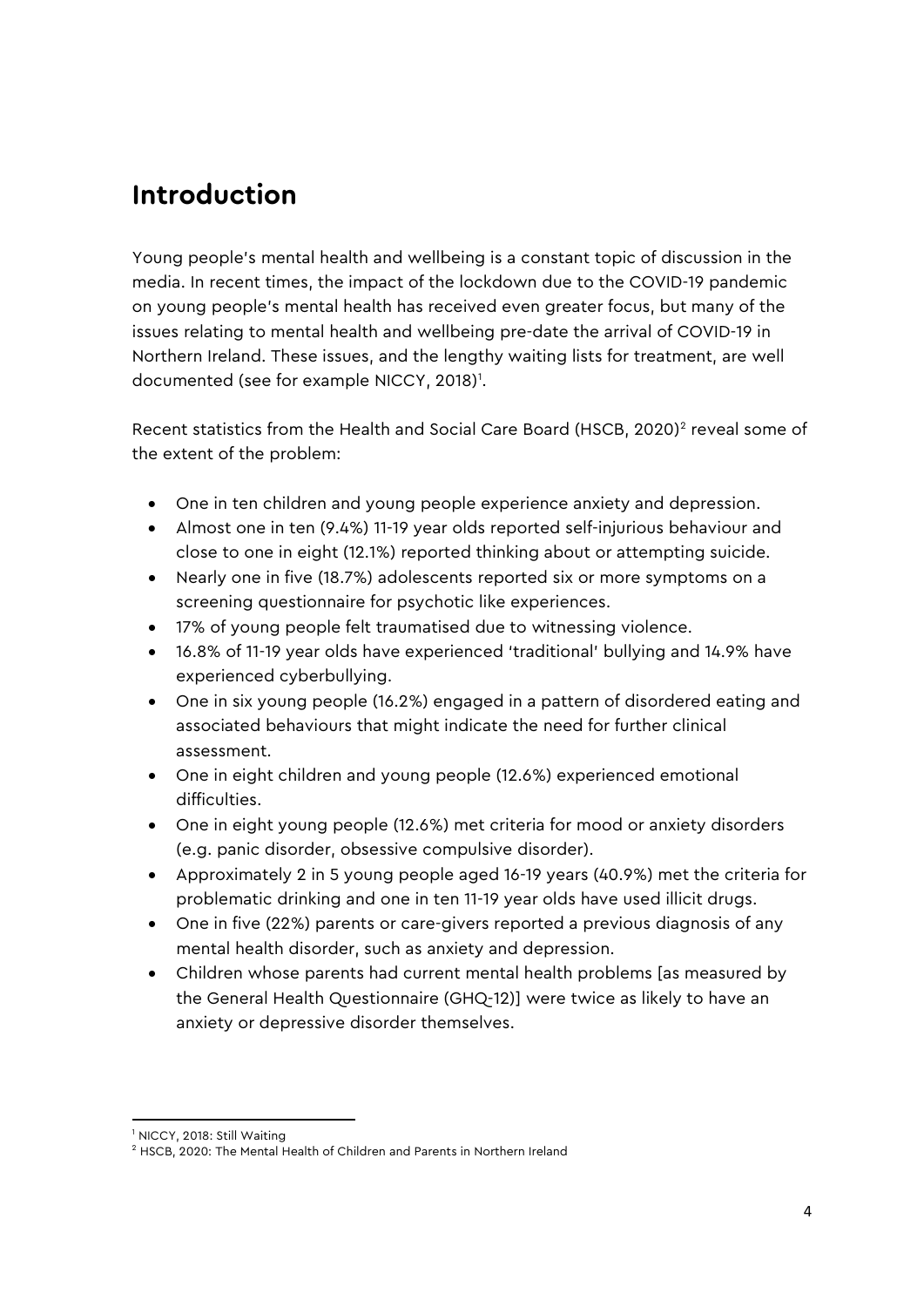It is, therefore, now well recognised that it is not enough to simply treat mental illhealth, more must be done to *prevent* it in the first place and that is the focus of this insight report. One of the key outcomes of the EYP Programme is that young people will have improved health and wellbeing, including mental health and wellbeing. For some grant holders in the LINKS family, mental health and wellbeing is their primary purpose and specialism, while others have discovered that other needs cannot be met unless and until mental health and wellbeing needs are addressed first.

In policy terms, mental health received renewed focus in 2020 with the Department of Health's (DoH) Mental Health Strategy 2021-20[3](#page-5-0)1 published in late June, 2021<sup>3</sup>. This strategy sets the future strategic direction of mental health services in Northern Ireland for the next decade. The strategy is person centred, takes a whole life approach and a whole system focus and the key aim is to ensure long term improved outcomes for people's mental health. It recognises that children and young people have unique mental health needs, is outcome focused and specifies a number of key actions to change and improve mental health services offered to young people. It also recognises that COVID-19 has had a major impact on the mental health of people and access to services.

In addition to the strategy, a Mental Health Action Plan has been published (which incorporates a COVID-19 Mental Health Response Plan), which according to the Minister for Health "is designed to create a common direction and focus for mental health services in Northern Ireland… while also delivering key and essential improvements to service delivery in the short and medium term"<sup>[4](#page-5-1)</sup>. The Mental Health Action plan has specific actions relating to children and young people (via CAMHS – Child and Adolescent Mental Health Service) and is regarded by the Minister for Health as "the first in a series of steps" that will be taken to provide mental health services to those who need them.

A number of other existing policies and associated action plans, are also relevant in terms of the mental health and wellbeing of children and young people (aged 8-25 years, the target group for NLCF funding) such as the following:

### • *Protect Life 2 2019-2024 (DoH, 2019)*

-

<span id="page-5-0"></span><sup>&</sup>lt;sup>3</sup> Department of Health, 2021[: https://www.health-ni.gov.uk/sites/default/files/publications/health/doh-mhs](https://www.health-ni.gov.uk/sites/default/files/publications/health/doh-mhs-strategy-2021-2031.pdf)[strategy-2021-2031.pdf](https://www.health-ni.gov.uk/sites/default/files/publications/health/doh-mhs-strategy-2021-2031.pdf)

<span id="page-5-1"></span><sup>4</sup> Department of Health 2020: Mental Health Action Plan[: https://www.health-](https://www.health-ni.gov.uk/sites/default/files/publications/health/mh-action-plan-plus-covid-response-plan.pdf)

[ni.gov.uk/sites/default/files/publications/health/mh-action-plan-plus-covid-response-plan.pdf](https://www.health-ni.gov.uk/sites/default/files/publications/health/mh-action-plan-plus-covid-response-plan.pdf)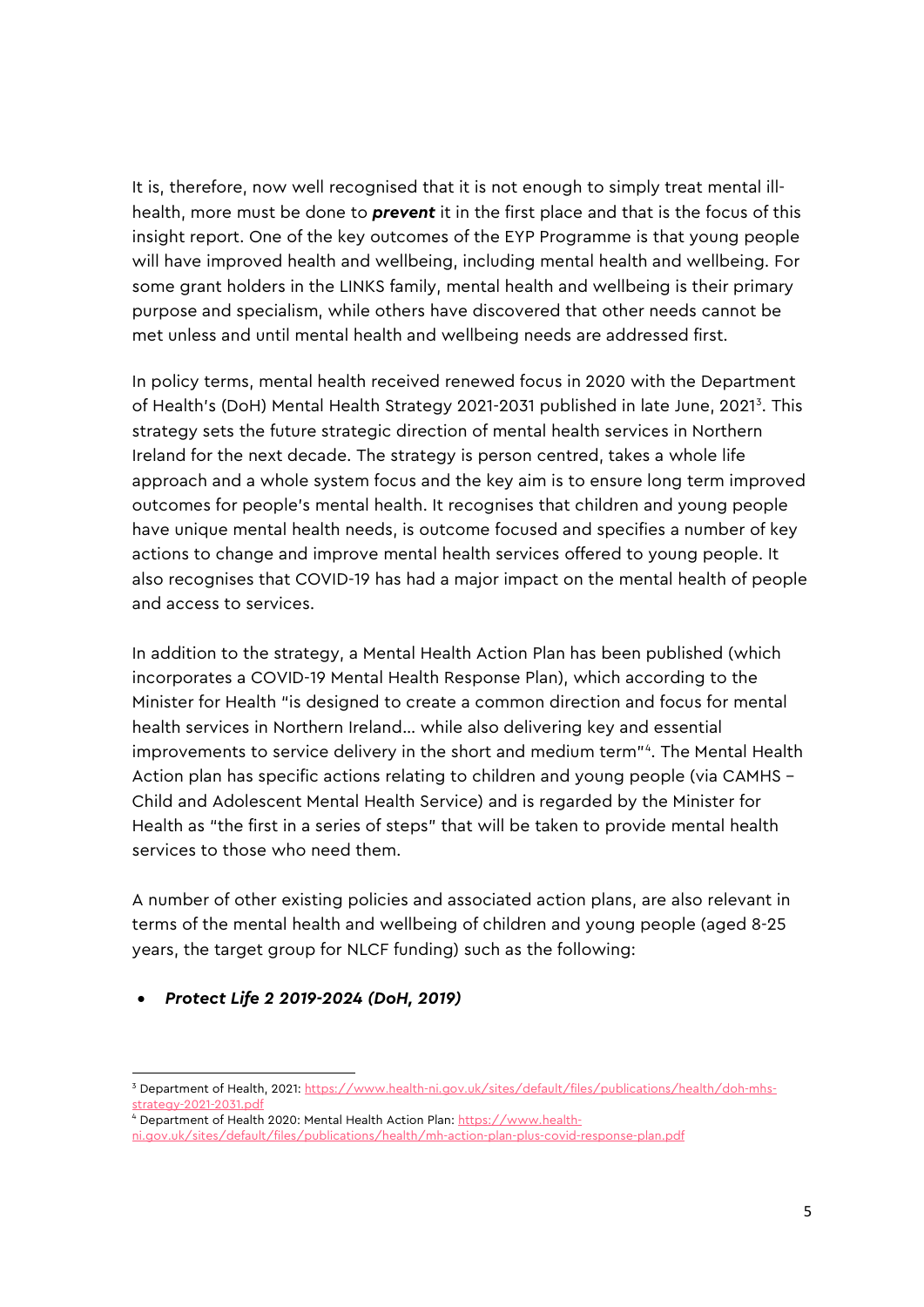Protect Life 2 2019-24 is a long-term strategy for reducing suicides and the incidence of self-harm with action delivered across a range of Government departments, agencies, and sectors.

• *The Interdepartmental Action Plan (DoH, 2019) in response to 'Still Waiting' (NICCY, 2018)* 

Still Waiting is a Rights Based Review of Mental Health Services and Support for Children and Young People in Northern Ireland published by the Northern Ireland Commissioner for Children and Young People (NICCY) on 27 September 2018.

The Department of Health (DoH) responded by setting up an Inter-Departmental Project Board, comprising representatives from Department of Education (DE), Department for Communities (DfC), Department of Justice (DoJ), the Health and Social Care Board, Education Authority, RQIA, Voluntary and Community Sector and chaired by DoH, to consider the recommendations, respond to NICCY and take forward an Action Plan for agreed recommendations.

### • *The Children and Young People's Strategy 2019-2029 (Department of Education (DE), 2019)*

The Children's Services Co-operation Act (Northern Ireland) 2015 requires the Northern Ireland Executive to adopt a Children and Young People's Strategy. This cross-departmental Strategy was published to provide a strategic framework for improving the wellbeing of children and young people in this country.

### • *Making Life Better: A Whole System Strategic Framework for Public Health (Public Health Agency, 2014)*

Making Life Better 2012–2023 is a ten-year public health strategic framework which provides direction for policies and actions to improve the health and wellbeing of people in Northern Ireland. It builds on the Investing for Health Strategy (2002–2012) and retains a focus on the broad range of social, economic and environmental factors which influence health and wellbeing. It brings together actions at government level and provides direction for implementation at regional and local level.

• *An Emotional Health and Wellbeing Framework for Children and Young People in Education (Department of Education and Department of Health, 2021)* The publication of an Emotional Health and Wellbeing Framework for Children and Young People in Education in Northern Ireland by the Department of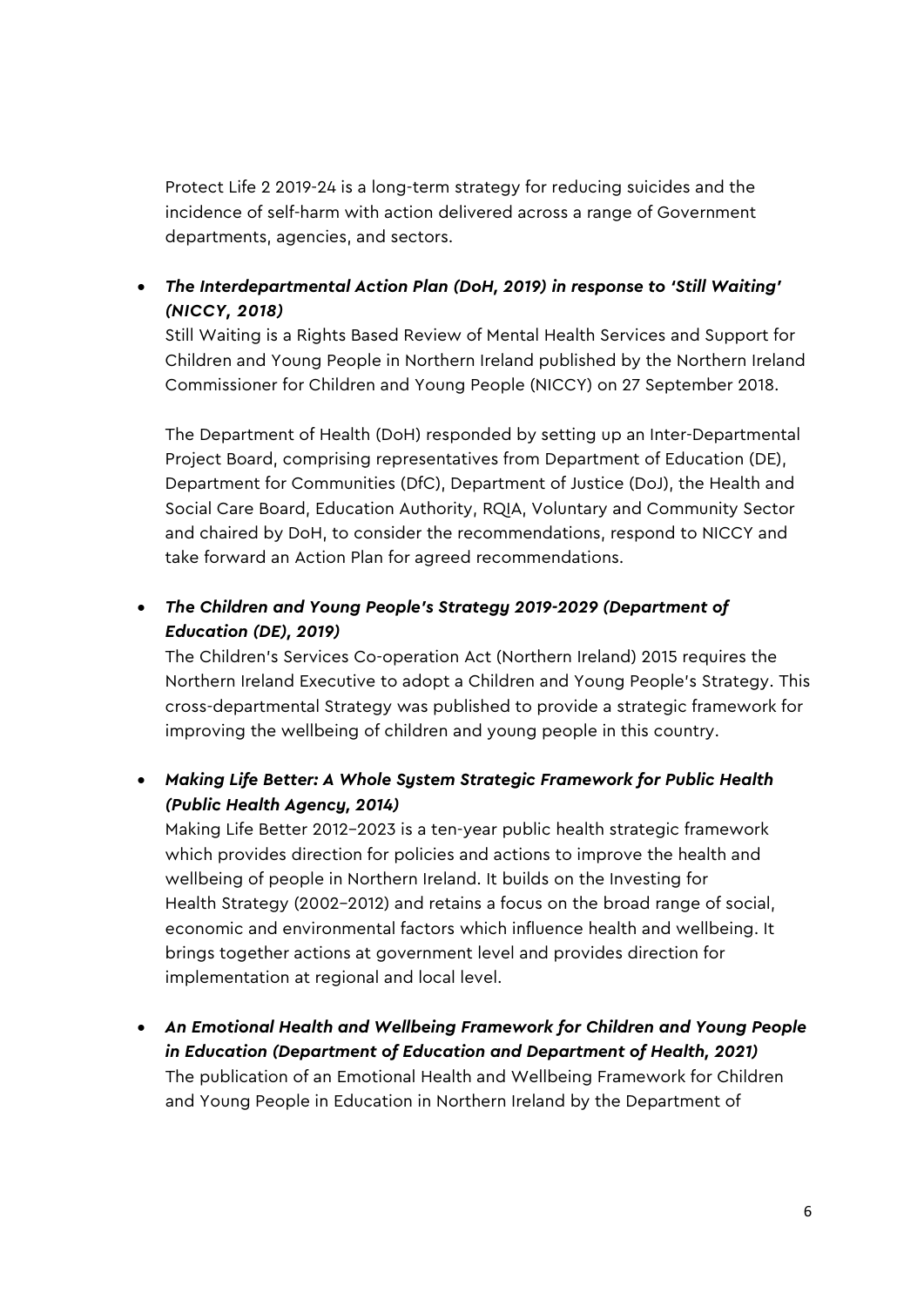Education and Department of Health in February 2021[5](#page-7-2)which aims to promote the emotional health and wellbeing of school-aged children.

#### • *Appointment of a Mental Health Champion*

The appointment in June 2020 $6$  of a Mental Health Champion by the Minister for Health. The overarching aim of the Mental Health Champion's Office is to advise and assist in the promotion of mental health and wellbeing through all policies and services, throughout the province. The purpose of the Mental Health Champion is to further the mental health agenda across all platforms and fora, to promote emotional health and wellbeing, access to evidence-based support and services, and recovery. Children and young people are a specific focus for the work of the Mental Health Champion.

The development of some of these policies pre-dates the COVID-19 outbreak but, as can been seen in the Mental Health Strategy and Action Plan, there is a commitment by government to address the impacts of COVID-19 on the mental health of young people as part of an overall recovery plan.

# <span id="page-7-0"></span>**What is meant by mental health and wellbeing and what works to build it?**

This section of the insight report provides definitions of mental health and wellbeing. In order to keep the focus on positive mental health (as opposed to the treatment of mental *ill*-health), the term mental health and wellbeing is used throughout this report when referring to work in this area, after this section on definitions.

### <span id="page-7-1"></span>**Definitions of mental health and wellbeing**

In reviewing the literature on mental health and wellbeing, a number of definitions are commonly quoted:

The World Health Organisation,  $(2003)^7$  $(2003)^7$  defines mental health as:

-

<span id="page-7-2"></span><sup>5</sup> Dept of Education & Dept of Education 2021: Children & Young People's Emotional Health & Wellbeing in Education Framework. [https://www.education-ni.gov.uk/publications/children-young-peoples-emotional-health-and](https://www.education-ni.gov.uk/publications/children-young-peoples-emotional-health-and-wellbeing-education-framework-final-version)[wellbeing-education-framework-final-version](https://www.education-ni.gov.uk/publications/children-young-peoples-emotional-health-and-wellbeing-education-framework-final-version)

<span id="page-7-4"></span><span id="page-7-3"></span> $6$  Initially on an interim basis and confirmed in September 2021

<sup>7</sup> World Health Organisation, 2003: Investing in Mental Health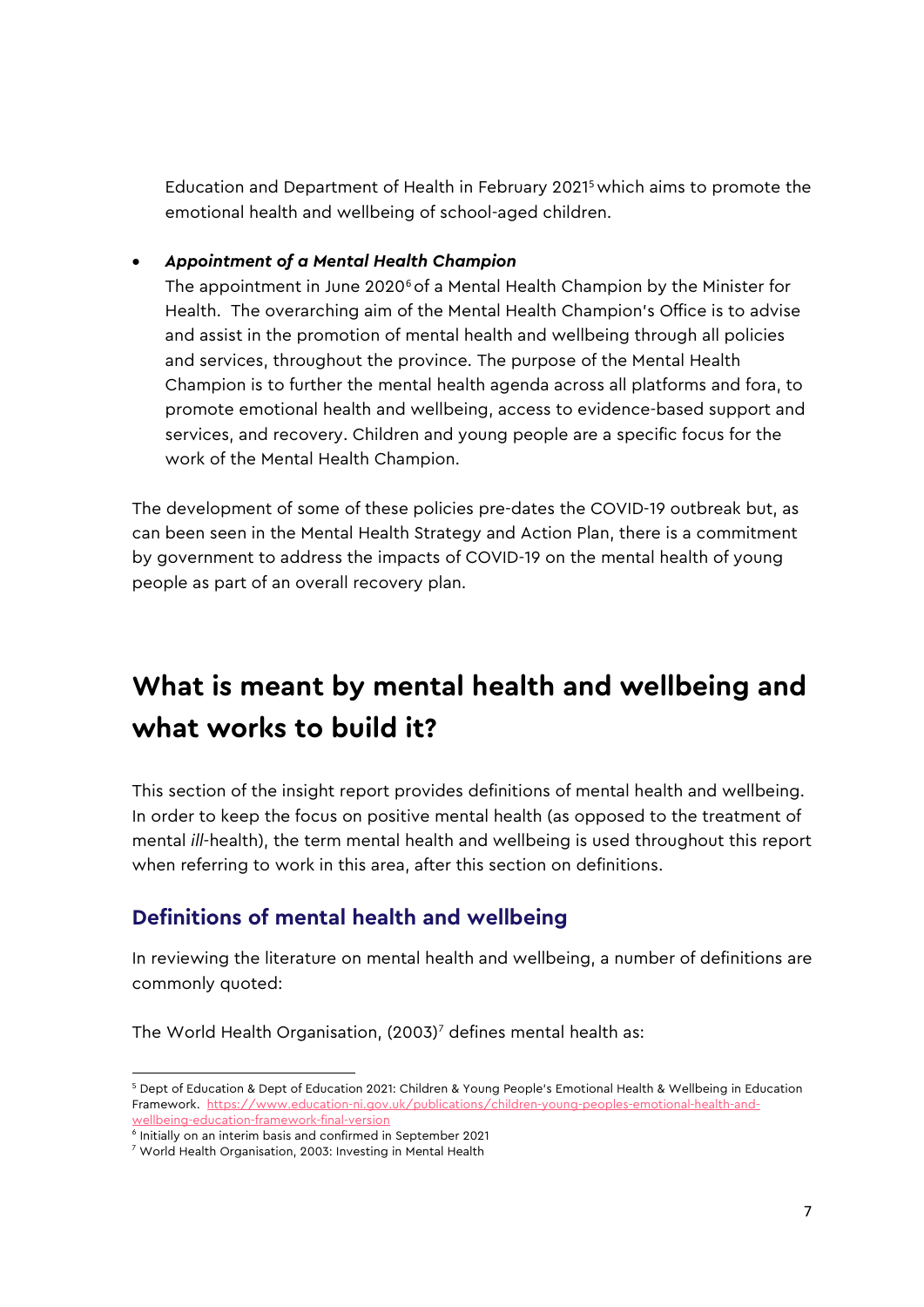'... *a state of well-being in which the individual realizes his or her own abilities, can cope with the normal stresses of life, can work productively and fruitfully, and is able to make a contribution to his or her community'.*

The Oxford English Dictionary[8](#page-8-0) defines mental health as being *'a person's condition with regard to their psychological and emotional well-being',* while well-being is defined as *'The state of being comfortable, healthy or happy'.* 

Mental health and wellbeing are, therefore, inextricably linked – it is not possible to have one without the other. Sometimes the phrase emotional wellbeing is used interchangeably with mental health and wellbeing.

Mental wellbeing has been described as a *'dynamic state in which the individual is able to develop to their potential, work productively and creatively, build strong and positive relationships with others and contribute to the community'* (Foresight Mental Capital and Wellbeing Project, 2008, cited in The Sax Institute, 201[9](#page-8-1))<sup>9</sup>.

The National Institute for Clinical Excellence or NICE (2018)<sup>[10](#page-8-2)</sup> defines wellbeing as encompassing the following elements:

- emotional wellbeing this includes being happy and confident and not anxious or depressed
- psychological wellbeing this includes the ability to be autonomous, problemsolve, manage emotions, experience empathy, be resilient and attentive
- social wellbeing a person has good relationships with others and does not have behavioural problems, that is, they are not disruptive, violent or a bully.

Similarly, the University of Warwick  $(2007)^{11}$  $(2007)^{11}$  $(2007)^{11}$  distinguished between:

• Emotional wellbeing (including happiness and confidence, and the opposite of depression/anxiety)

<span id="page-8-0"></span>8 Oxford English Dictionary, 2021:<https://www.lexico.com/>

<span id="page-8-1"></span><sup>9</sup> The Sax Institute, 2019: Evidence review of risk and protective factors

<span id="page-8-2"></span><sup>&</sup>lt;sup>10</sup> NICE, 2018[: https://pathways.nice.org.uk/pathways/social-and-emotional-wellbeing-for-children-and-young](https://pathways.nice.org.uk/pathways/social-and-emotional-wellbeing-for-children-and-young-people#content=view-info-category%3Aview-about-menu)[people#content=view-info-category%3Aview-about-menu](https://pathways.nice.org.uk/pathways/social-and-emotional-wellbeing-for-children-and-young-people#content=view-info-category%3Aview-about-menu)

<span id="page-8-3"></span><sup>&</sup>lt;sup>11</sup> University of Warwick, 2007: Systematic review of the effectiveness of interventions to promote mental wellbeing in primary schools. Report 1: Universal approaches which do not focus on violence or bullying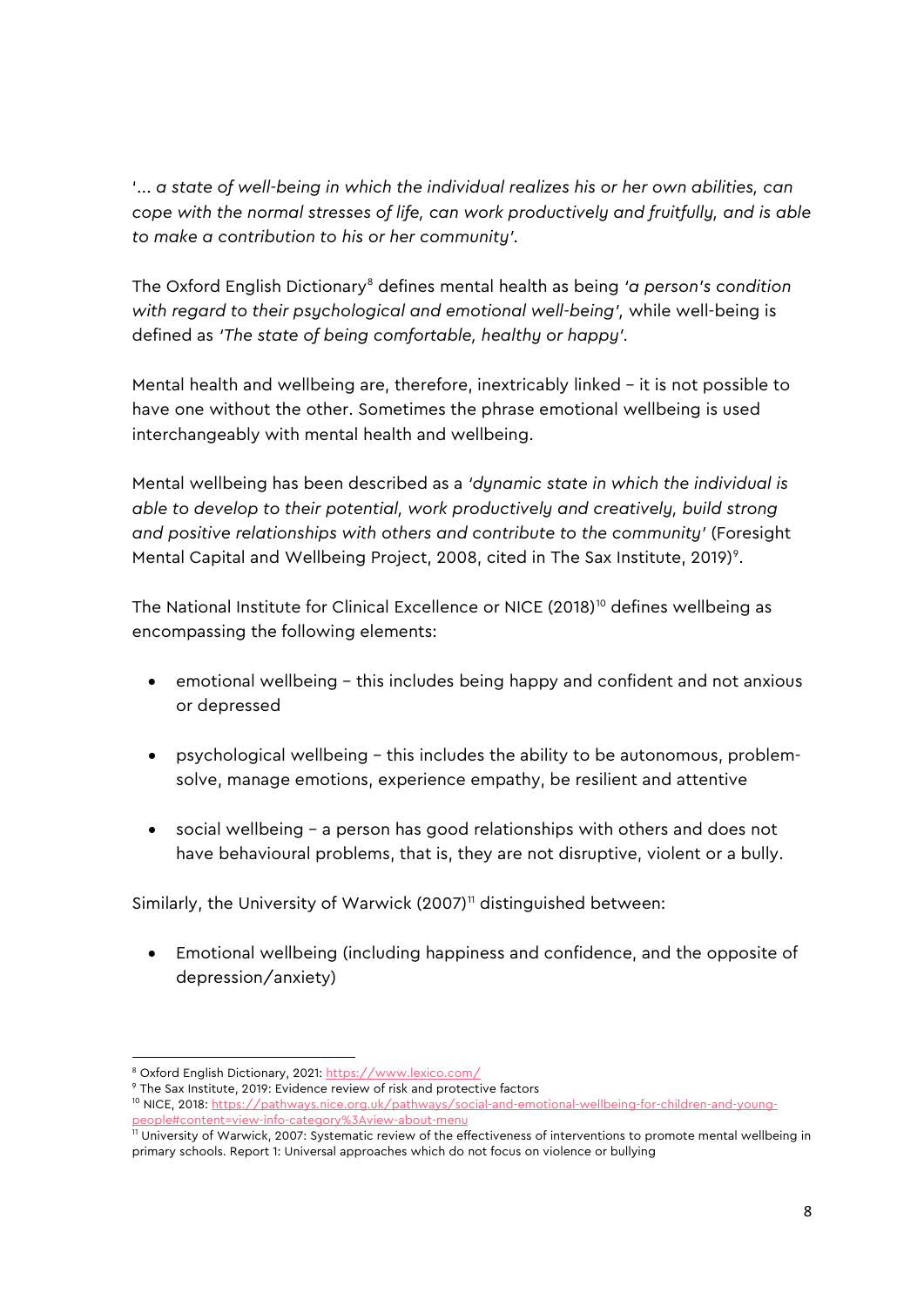- Psychological wellbeing (resilience, mastery, confidence, autonomy, attentiveness/involvement, conflict management and problem solving) and
- Social wellbeing (good relationships, the opposite of conduct disorder, delinquency, bullying behaviours).

The Department of Education (2009, cited in Connolly et al, 2011)<sup>[12](#page-9-1)</sup> developed the following definition of pupils' emotional health and wellbeing**:** 

- Being mentally and emotionally healthy means that we believe in ourselves and know our own worth. We set ourselves goals that we can achieve and can find support to do this.
- We are aware of our emotions and what we are feeling and can understand why we feel this way. We can cope with our changing emotions and we can speak about and manage our feelings.
- We understand what others may be feeling and know how to deal with their feelings. We also understand when to let go and not overreact. We know how to make friendships and relationships and how to cope with changes in them.
- We understand that everyone can be anxious, worried or sad sometimes. We know how to cope with, and bounce back from, changes or problems and can talk about them to someone we trust.

## <span id="page-9-0"></span>**What works to promote positive mental health: messages from the literature**

Much of the literature emphasises that it is possible to teach children and young people how to become and stay mentally and/or emotionally healthy through social and emotional learning. For example, the Early Intervention Foundation  $(2017)^{13}$  $(2017)^{13}$  $(2017)^{13}$ defines social and emotional learning as:

*'…the process by which children acquire the knowledge, attitudes and skills to understand and manage their emotions, set and achieve positive goals, feel and* 

-

<span id="page-9-1"></span><sup>&</sup>lt;sup>12</sup> Connolly, P., Sibbett, C, Hanratty, J., Kerr, K., O'Hare, L. and Winter, K. (2011) Pupils' Emotional Health and Wellbeing: A Review of Audit Tools and a Survey of Practice in Northern Ireland Post Primary Schools Belfast: Centre for Effective Education, Queen's University Belfast.

<span id="page-9-2"></span><sup>&</sup>lt;sup>13</sup> Early Intervention Foundation (2017): Social and emotional learning: Supporting children and young people's mental health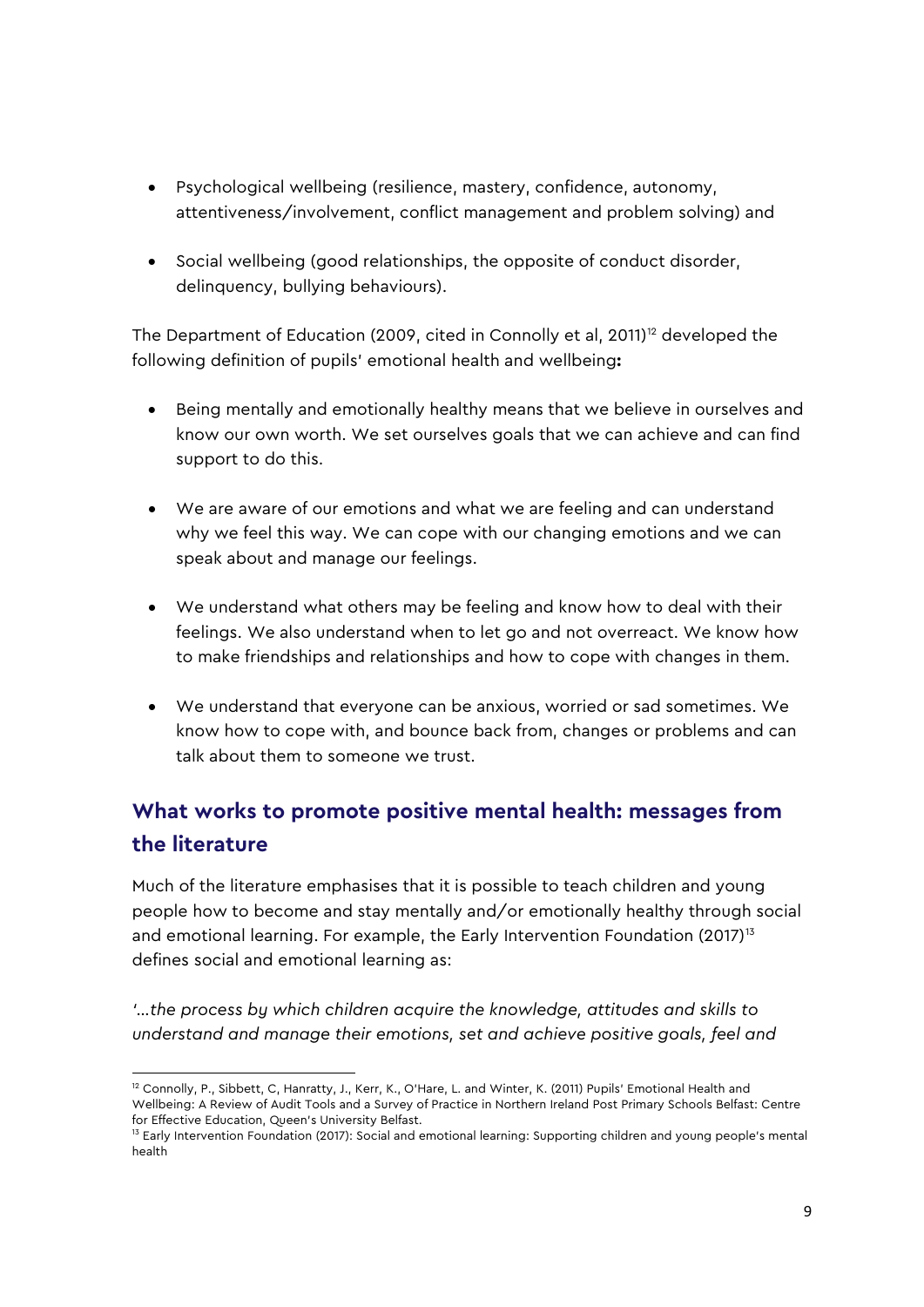### *show empathy for others, establish and maintain positive relationships, and make responsible decisions'.*

In a rapid review of what works to support the emotional wellbeing of children and young people, Dorris et al (2019)<sup>[14](#page-10-0)</sup> cite a range of contributors who have identified common key elements, skills and/or competencies that young people need in order to develop and sustain mental health and wellbeing. For example, Goleman (1995)<sup>[15](#page-10-1)</sup> identifies five key elements which contribute to emotional wellbeing, including:

- self-awareness
- self-regulation
- motivation
- empathy and
- social skills.

Similarly, the Early Intervention Foundation  $(2015)^{16}$  $(2015)^{16}$  $(2015)^{16}$  identified the following characteristics as relevant:

- self-perceptions and self-awareness
- motivation

-

- self-control and self-regulation
- social skills and
- $\bullet$  resilience<sup>17</sup> and coping.

NCB (2015)<sup>[18](#page-10-4)</sup> found that approaches to support emotional wellbeing generally focus on the following:

- self-awareness, self-efficacy and self-belief
- emotional literacy, including recognising and managing emotions
- motivation and associated factors such as problem solving, persistence, resilience and
- relationship building, empathy and compassion.

<span id="page-10-0"></span><sup>&</sup>lt;sup>14</sup> Dorris et al (2019): [https://www.ncb.org.uk/informingachildwellbeingframework](https://eur02.safelinks.protection.outlook.com/?url=https%3A%2F%2Fwww.ncb.org.uk%2Finformingachildwellbeingframework&data=02%7C01%7CTGeraghty%40ncb.org.uk%7C551e189b8b0845e238b808d859539081%7Cadc87355e29c4519954f95e35c776178%7C0%7C0%7C637357562719716524&sdata=zx7gD2uoJ9TOra5COTmLC%2F%2BChY55Y%2F%2BCHzPQER1NPR0%3D&reserved=0)

<sup>&</sup>lt;sup>15</sup> Goleman, D. (1995) Emotional Intelligence: why it can matter more than IQ

<span id="page-10-3"></span><span id="page-10-2"></span><span id="page-10-1"></span><sup>&</sup>lt;sup>16</sup> Early Intervention Foundation (2015) Social and emotional skills in childhood and their long-term effects on adult life <sup>17</sup> Building Resilience in Young People is the title of an earlier LINKS Insight report - see here:

[https://www.ncb.org.uk/about-us/who-we-are/ncb-northern-ireland/northern-ireland-news-opinion/building](https://www.ncb.org.uk/about-us/who-we-are/ncb-northern-ireland/northern-ireland-news-opinion/building-resilience-young)[resilience-young](https://www.ncb.org.uk/about-us/who-we-are/ncb-northern-ireland/northern-ireland-news-opinion/building-resilience-young)

<span id="page-10-4"></span><sup>&</sup>lt;sup>18</sup> NCB (2015): What works in promoting social and emotional well-being and responding to mental health problems in schools?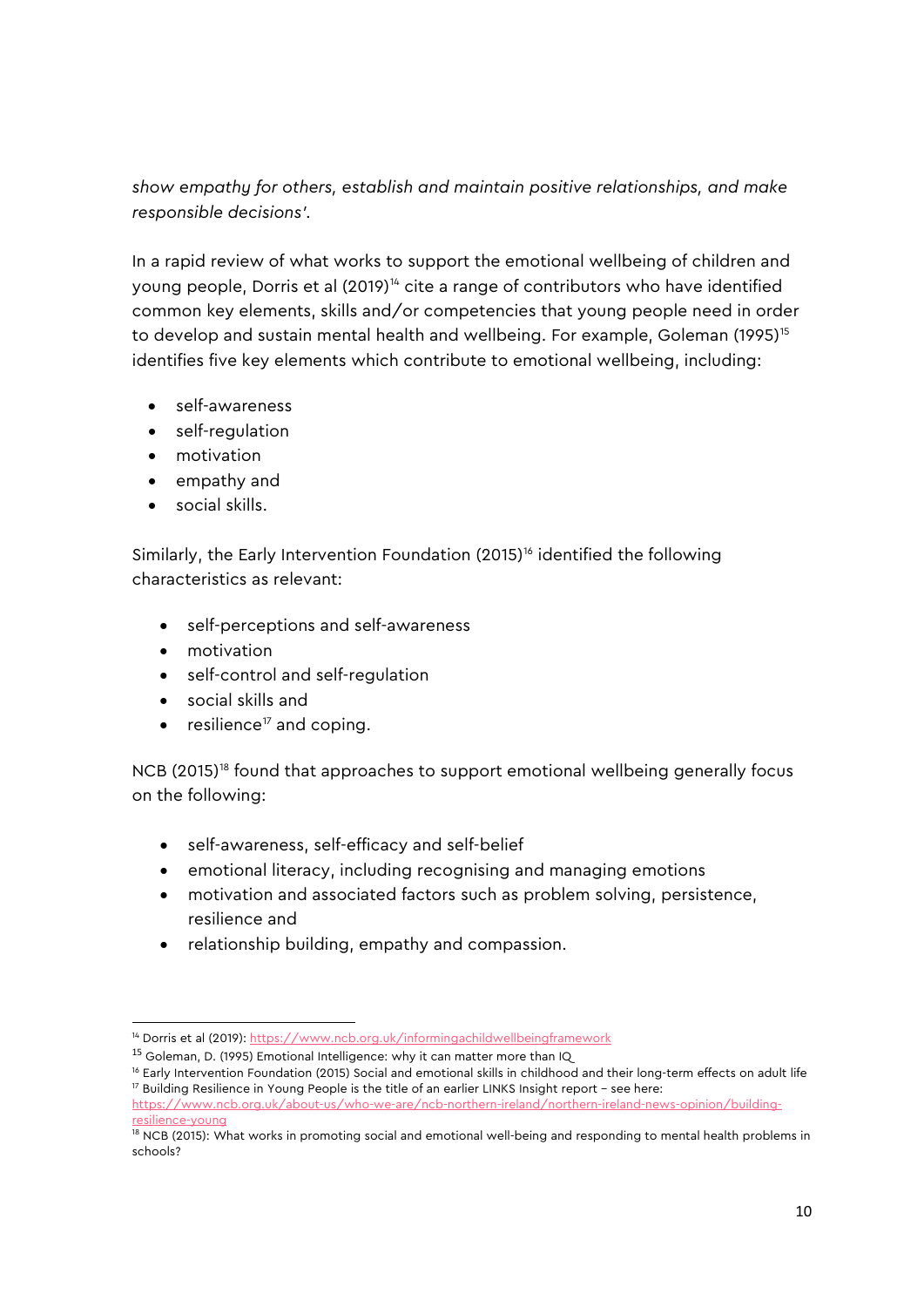Emotional wellbeing is therefore a complex area, distinct from mental health yet inextricably linked, and encompassing a range of competencies, skills and knowledge. While definitions differ depending on the source, there are clearly common competencies which support mental health and wellbeing, such as resilience, self-regulation, motivation, self-awareness and problem-solving skills.

Such knowledge, skills and competencies are not innate. Depending on their circumstances and situation, some young people will have had less opportunity to develop these than others.

### <span id="page-11-0"></span>**Protective factors for young people's mental health and wellbeing**

This sub-section of the report considers the protective factors that have been identified for young people's mental health and wellbeing in an evidence check of 92 systematic reviews of risk and protective factors for mental health and wellbeing. This type of meta review is the best standard of evidence to draw upon and its findings link to some of the local evidence referred to earlier.

The Sax Institute (20[19](#page-11-1))<sup>19</sup> identified a number of different protective factors for young people's mental health and wellbeing<sup>[20](#page-11-2)</sup> such as the following:

• *Individual factors* such as resilience, self-esteem, physical activity and diet

High self-esteem has been identified as a protective factor for both younger children and teenagers, including for those who experienced adverse childhood experiences. High self-esteem can help build resilience and optimism, encourage the appropriate expression of emotions and reduce the likelihood of behaving aggressively.

Physical activity including moderate amounts of exercise such as walking, yoga, aerobic exercise and resistance training were shown to have positive impacts on mental health and well-being among young people. Exercise such as walking that is taken in outdoor environments, as opposed to gyms, was seen as particularly beneficial.

-

<span id="page-11-1"></span><sup>&</sup>lt;sup>19</sup> The Sax Institute, 2019: Mental Wellbeing: Risk and Protective Factors:<https://bit.ly/2Fv3hpV>

<span id="page-11-2"></span> $20$  The review also includes factors for adults of all ages, but for the purposes of this report the focus is on children, young people and young adults up to the age of 25 as is consistent with the EYP target group, unless family factors are impacted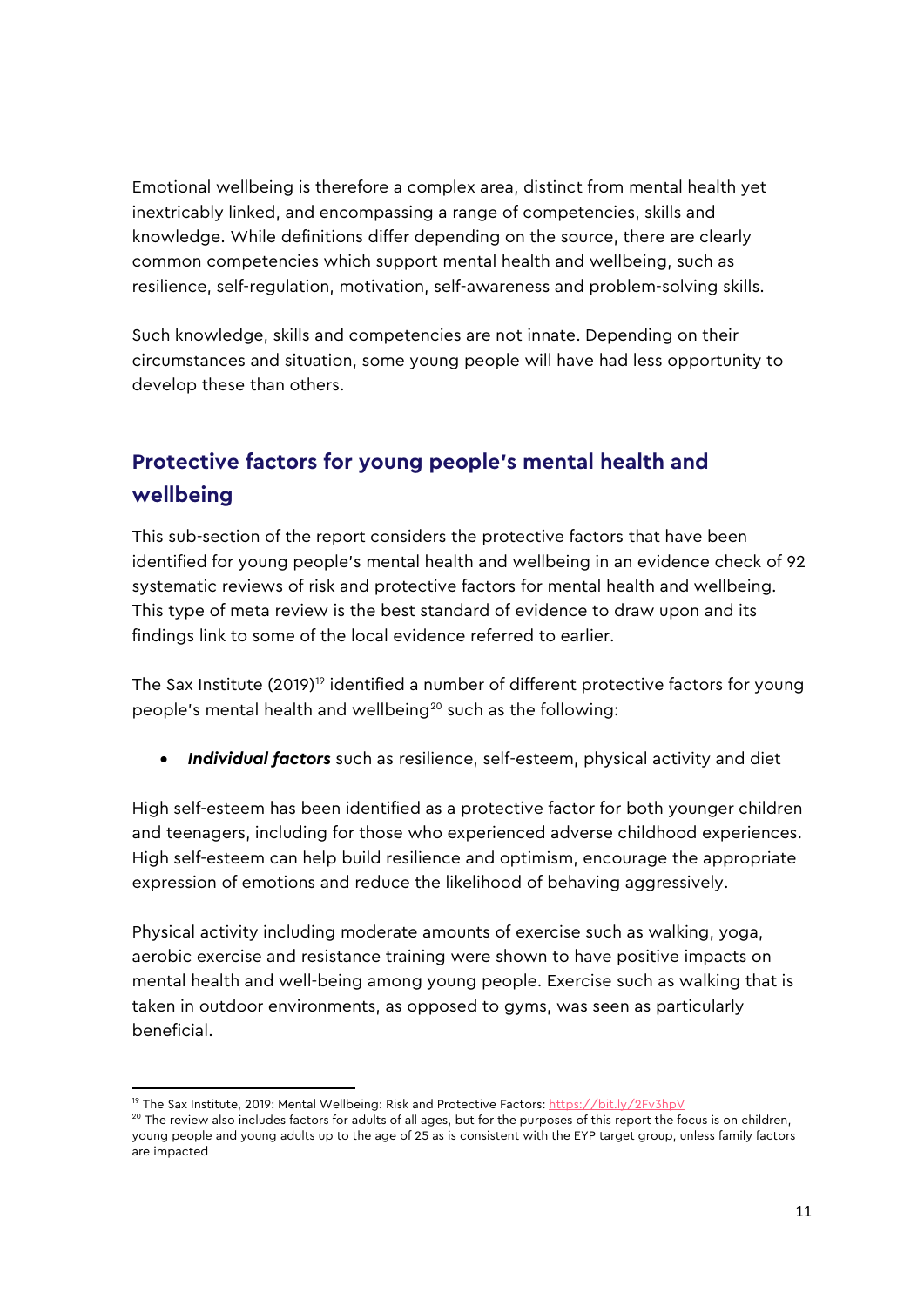A diet that has more fruit and vegetables has been shown to reduce the risk of depression while a (mainly parental, in this context) reduction in the consumption of alcohol is associated with adult mental health and wellbeing, thereby impacting on family factors.

• *Family factors* such as positive parent and family relationships and kinship care

Positive parent and family relationships include having support from immediate and extended family members, high family cohesion, a warm and positive family climate and parental involvement were found to be key contributing factors to children's and young people's wellbeing, including for those who had experienced adversity.

Positive habits such as eating meals together, the creation of an atmosphere of trust and fairness, the appropriate granting of autonomy and monitoring of young people's behaviour were also associated with mental health and wellbeing, as were parents being positive role models for their children.

Children placed in kinship care were also found to have fewer mental health problems than those placed in non-kinship care.

• *Social relationships* such as *s*ocial support

High quality social relationships with both peers and with significant adults (e.g. teachers) were associated with higher levels of wellbeing. It is the *quality* of those relationships rather than the *quantity* of them that was most important.

High quality and diverse social networks were also found to be associated with lower levels of mental ill-health and contributed to feelings of belonging and safety. Social support that was availed of via online social networks also contributed to feelings of belonging and increased emotional support.

High levels of social support have also been found to be resilience-building and protective for young people who had experienced childhood adversity.

• *Work and school factors* such as employment, school involvement, school environment and school relationships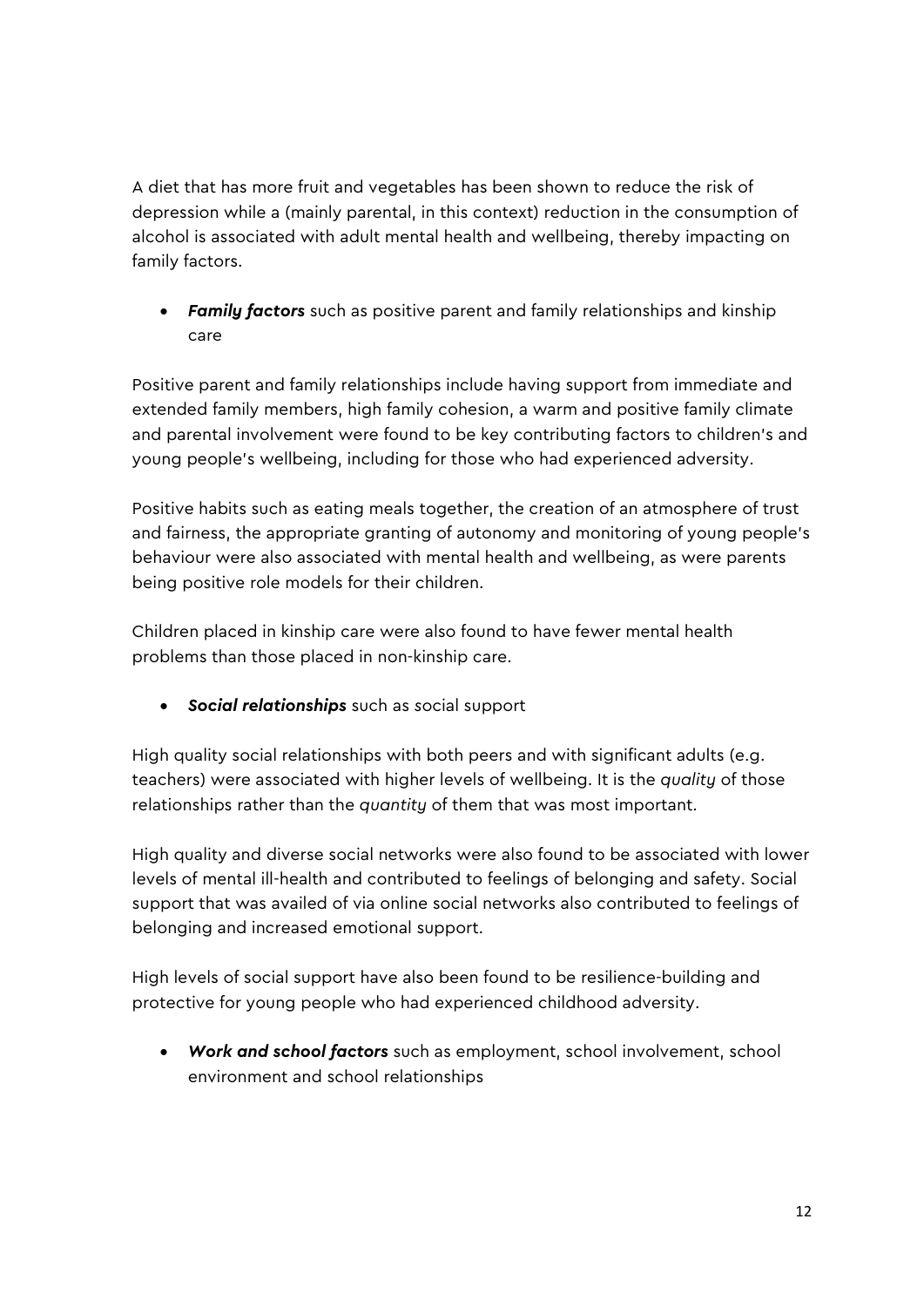Employment has been shown to be a protective factor for mental health and wellbeing for those leaving school as well as adults. Experiencing supportive supervision at work was found to be associated with reductions in anxiety and depression, improvements in levels of wellbeing and contributing to feelings of autonomy.

Involvement in school has been shown to be a protective factor against depression for some minority ethnic groups. High quality school environments were associated with lower levels of depression and anxiety. Positive relationships with teachers and peers, positive perceptions of safety at school and feelings of belonging and connectedness through school were associated with mental wellbeing.

• *Cultural factors* such as ethnic density, belonging and identity

Living in a community with a high rate of own ethnic density has been found to be a protective factor against depression and anxiety. Being fostered by people from the same ethnic background has been associated with lower levels of depression among unaccompanied child refugees while having a positive attitude towards their own and the host culture was found to be associated with wellbeing and positive functioning for these children and young people.

Ethnic belonging and bi-cultural identity were also found to be associated with lower levels of depression among teenagers.

• *The living environment* such as the housing and residential environment

Both location and type of housing have been shown to influence symptoms of anxiety and depression. Those living in houses with entrances visible from the street/road are less likely to experience depression and anxiety than those living in apartment blocks where each front door opens onto a balcony (deck access).

Living with more green space nearby was associated with better mental health and lower rates of depression among children and teenagers, as was living near water.

• *Community factors* such as social capital

The term social capital includes social trust, a sense of belonging and social participation (i.e. participation in community, faith or other interest groups). High social capital has been associated with high levels of mental health and wellbeing.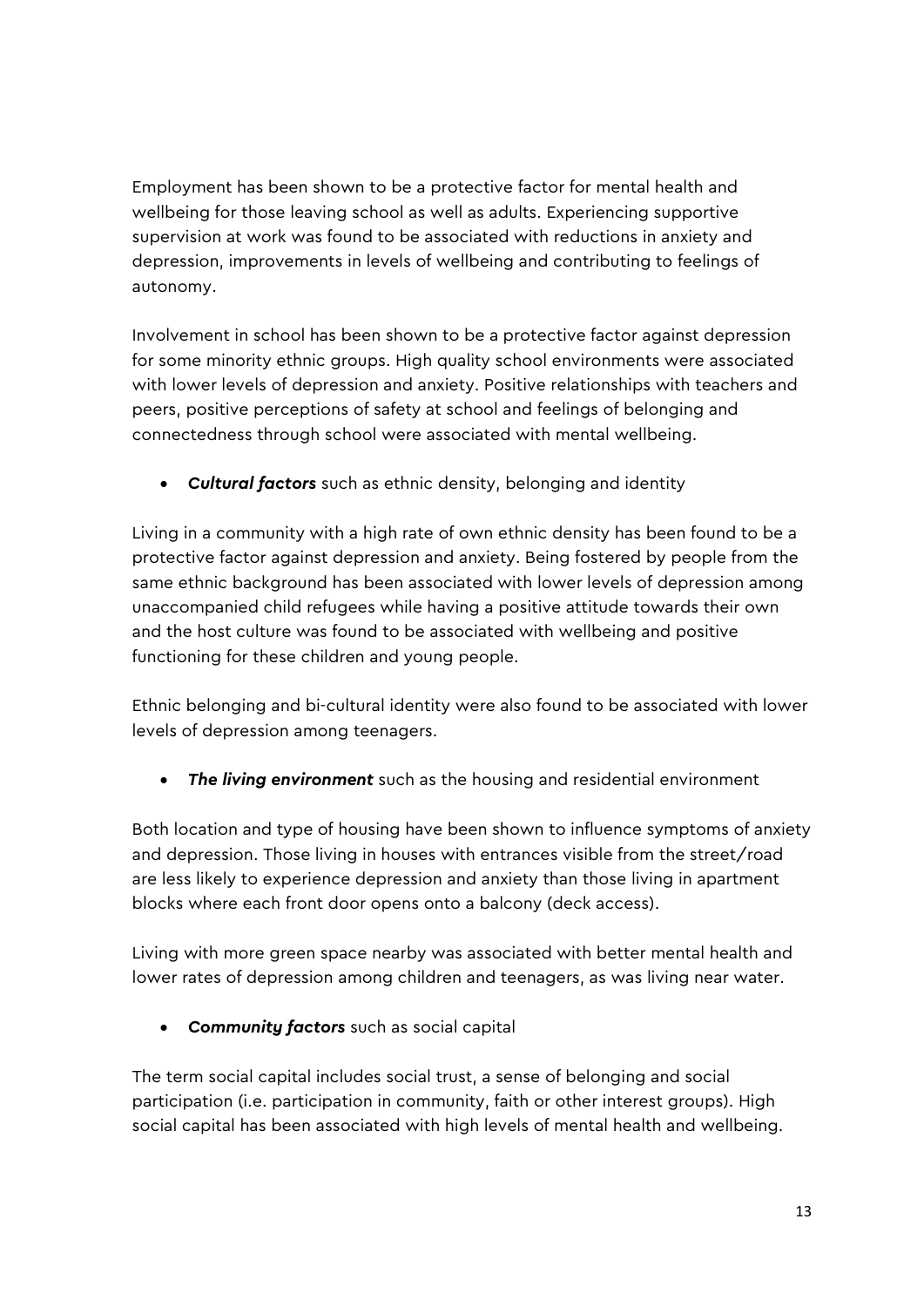Children and young people benefit in two ways from high social capital: firstly, they themselves have a wide social support network of peers, high quality social networks and high quality school and neighbourhood environments and secondly, they benefit from their parents having wide and good quality social support networks.

Regular attendance at religious services for children and teenagers has also been shown to be positively associated with better mental health while a sense of belonging and community support has also been shown to be a protective factor for refugee children.

# <span id="page-14-0"></span>**From research evidence to practice**

Many of the protective factors identified by the Sax Institute are echoed in practice programmes that aim to build the positive mental health and wellbeing of the population. Some of these are at a regional level, operating across all of Northern Ireland, while others, such as those across the LINKS family, focus on young people living in local areas. The remainder of this section gives a flavour of just some of the preventative and responsive practice at a regional level before drilling down into specific examples of practice from LINKS groups.

### <span id="page-14-1"></span>**Regional level practice**

-

At a regional and population level the Public Health Agency's **Take 5 Steps to Wellbeing** campaign<sup>[21](#page-14-2)</sup> encourages people to do the following on a daily basis:

- **Connect**: Connect with the people around you: family, friends, colleagues and neighbours at home, work, school or in your local community. Think of these relationships as the cornerstones of your life and spend time developing them. Building these connections will support and enrich you every day.
- **Be active:** Go for a walk or run, cycle, play a game, garden or dance. Exercising makes you feel good. Most importantly, discover a physical activity that you enjoy; one that suits your level of mobility and fitness.

<span id="page-14-2"></span><sup>21</sup> See here for more: [https://www.publichealth.hscni.net/publications/take-5-steps-wellbeing-english-and-11](https://www.publichealth.hscni.net/publications/take-5-steps-wellbeing-english-and-11-translations) [translations](https://www.publichealth.hscni.net/publications/take-5-steps-wellbeing-english-and-11-translations)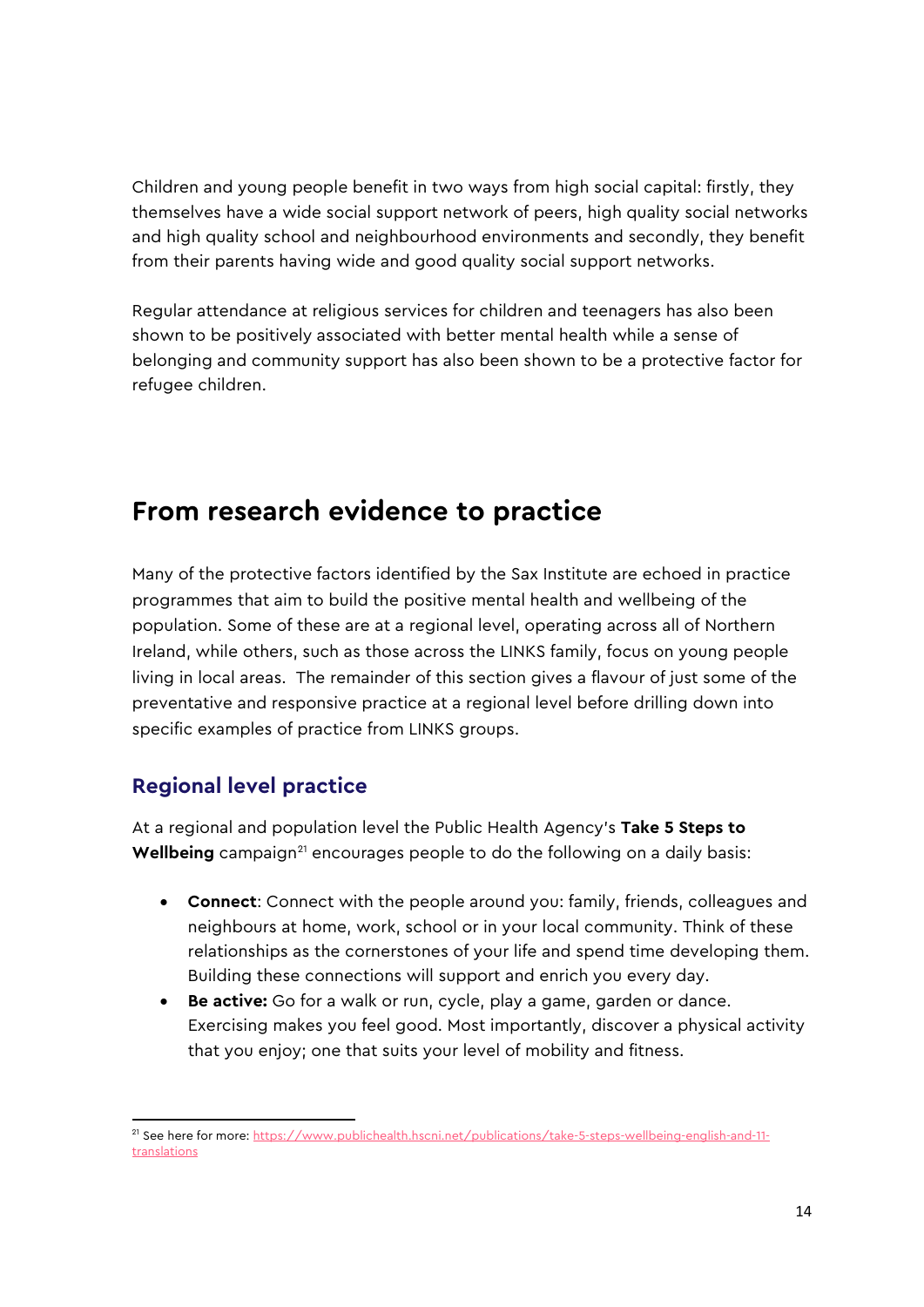- **Take notice:** Stop, pause, or take a moment to look around you. What can you see, feel, smell or even taste? Look for beautiful, new, unusual or extraordinary things in your everyday life and think about how that makes you feel.
- **Keep learning:** Don't be afraid to try something new, rediscover an old hobby or sign up for a course. Take on a different responsibility, fix a bike, learn to play an instrument or how to cook your favourite food. Set a challenge you will enjoy. Learning new things will make you more confident, as well as being fun to do.
- **Give:** Do something nice for a friend or stranger, thank someone, smile, volunteer your time or consider joining a community group. Look out as well as in. Seeing yourself and your happiness linked to the wider community can be incredibly rewarding and will create connections with the people around you.

Another regional programme, aimed specifically at young people, that is being rolled out through the youth work workforce across Northern Ireland by YouthAction NI, is the **LIFEMAPS**[22](#page-15-0) model. LIFEMAPS is based on positive psychology and promotes positive mental health and wellbeing through a series of interlinked concepts that describe a holistic approach to developing mental health. LIFEMAPS is an acronym for these eight concepts, which, in summary are:

- **Learning:** Accepting that failure is a necessary part of learning, rather than a negative consequence, which enables us to find the courage to try new things, build resilience and approach challenges without the fear of failure.
- **Intrinsic Motivation:** Finding activities that we really enjoy and are interested in, and have an internal motivation to pursue, because they bring us a sense of personal reward and pride and contribute positively to our mental wellbeing.
- **Flow:** Finding activities that fully immerse and engross us, causing us to lose ourselves in the moment, which can give us a break from negative emotions and build positive feelings of achievement in their place.
- **Emotions:** Balancing out negative emotions with positive ones, not by forcing positivity but by being open to new experiences, people and ideas to help us build a wider range of positive emotions such as joy, inspiration, hope, awe and serenity.

<span id="page-15-0"></span><sup>-</sup><sup>22</sup> McArdle & Ward,2015:<https://www.youthaction.org/lifemaps>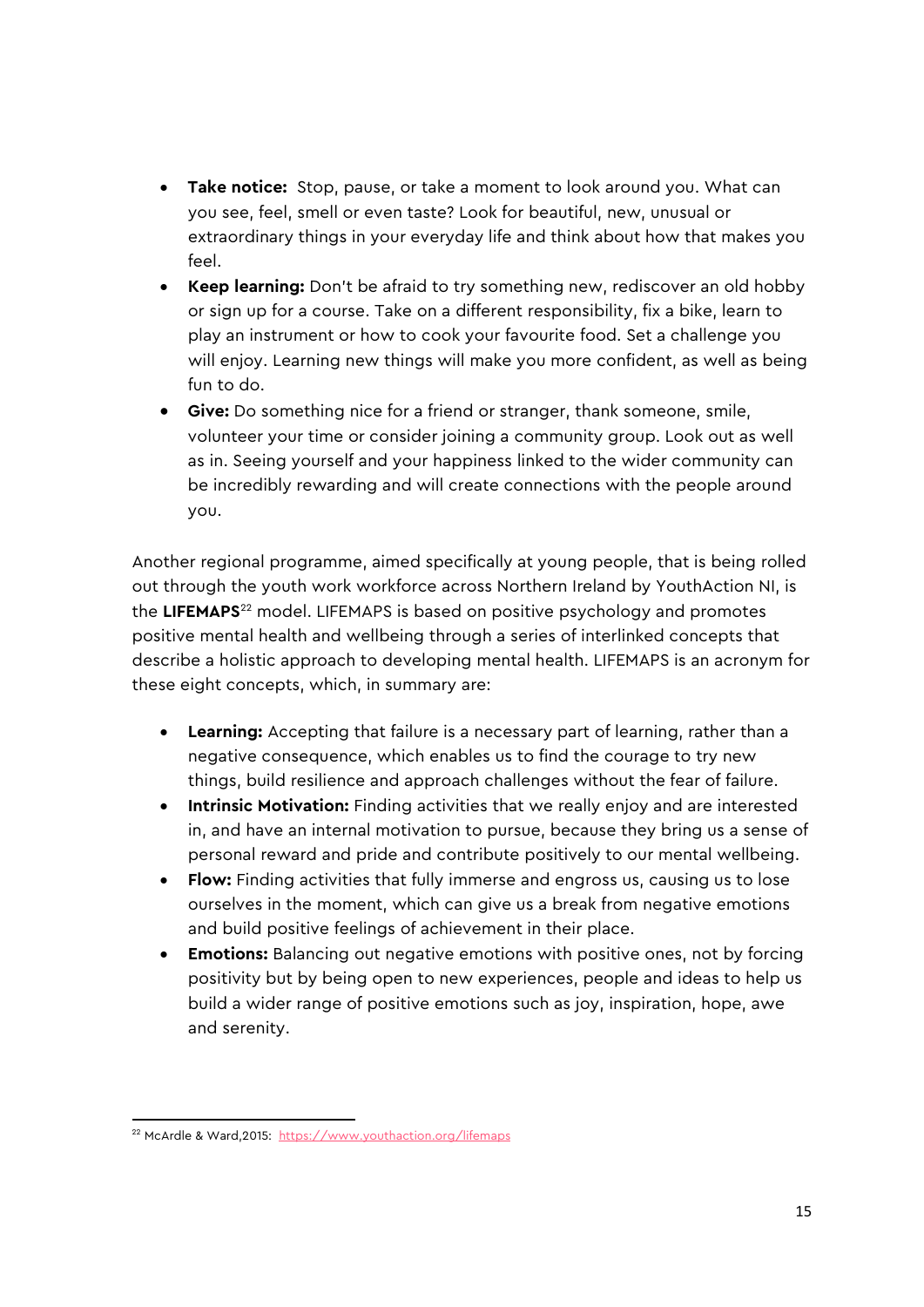- **Mindfulness:** Promoting a positive outlook by taking time to notice small, everyday moments that bring us pleasure in order to bring balance to our minds and counteract the negative moments.
- **Accomplishments:** Building self-esteem through accomplishing personal goals and realising that life is not about winning or losing, but more about learning and growing, and that small milestones pave the way to big successes.
- **Purpose:** Finding a sense of meaning in the world outside yourself by finding ways to help others, through small acts of kindness to your friends and family, volunteering or joining a cause you are passionate about.
- **Social Connections:** Building our sense of belonging and community by building strong connections with others through work, school, family and friends. This satisfies our desire to be valued, cherished and listened to, which is critical to mental health.

The FLARE (Facilitating Life and Resilience Education)<sup>[23](#page-16-0)</sup> programme is part of the Education Authority's Youth Service, developed in partnership with the Public Health Agency. FLARE offers, through youth work, a social inclusion model of practice to engage young people aged 11-25 years with moderate mental health needs or risks. It seeks to support young people to build the internal reserves of confidence, resilience and positive aspirations in order to promote mental wellbeing and to provide the best foundation for enabling young people to thrive. FLARE operates under a model of youth work practice and all staff are qualified youth workers with specific training and experience within the mental health and wellbeing landscape. It combines oneto-one work with groupwork and capacity building.

-

<span id="page-16-0"></span><sup>23</sup> FLARE[: http://www.cypsp.hscni.net/flare-project-18may/](http://www.cypsp.hscni.net/flare-project-18may/)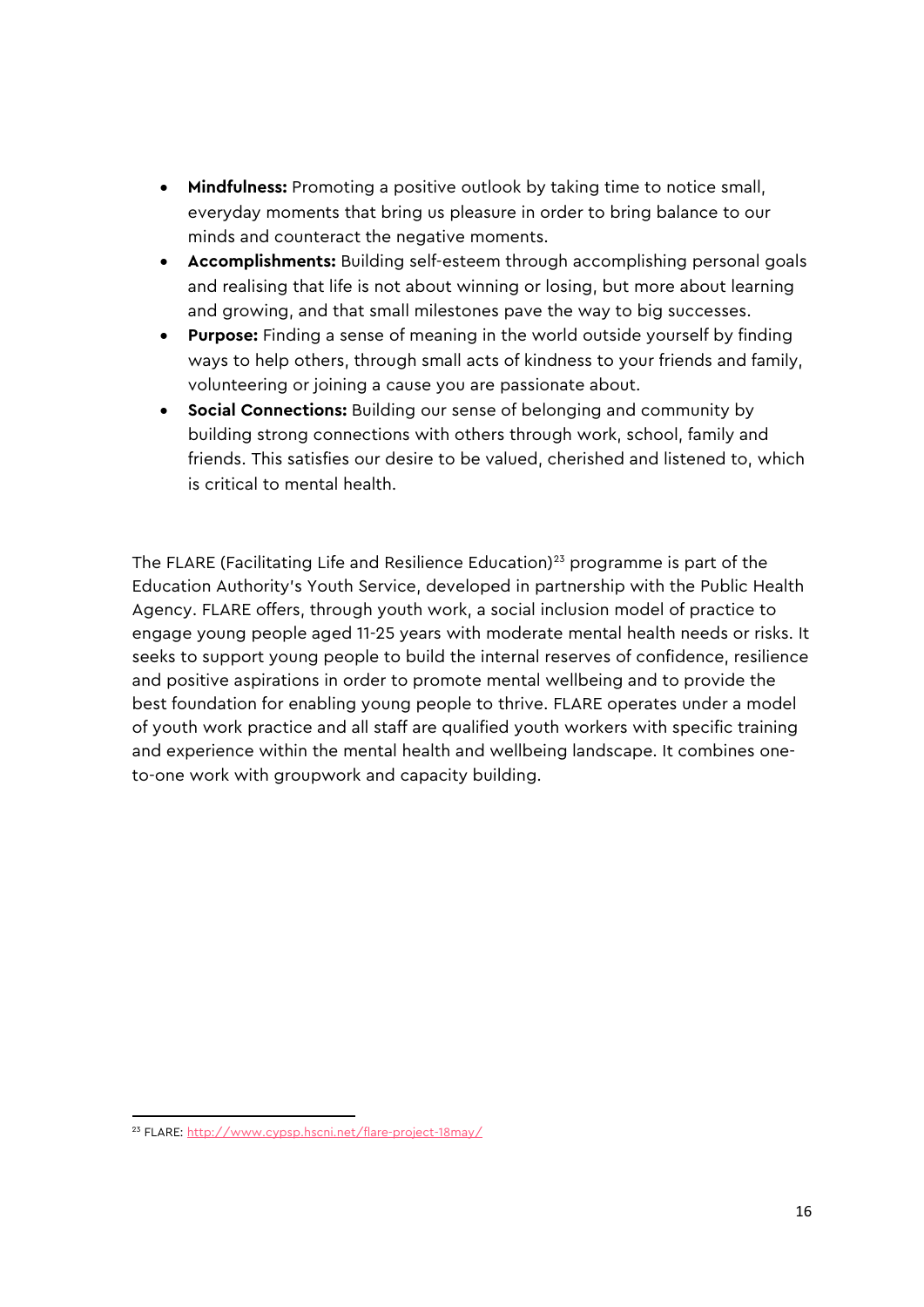# <span id="page-17-0"></span>**Case Studies: Examples of Local Practice from LINKS**

Several different approaches to promoting mental health and wellbeing with young people are being used by the LINKS organisations. Each organisation shares the overarching aim of enabling young people to overcome the challenges that they face, but each one does this in a slightly different way, e.g. working on a one-to-one basis, working with small groups, using a combination of individual and group work, working with both young people and parents/carers and school-based work, as the case study examples outlined below illustrate. Each case study details the project overview and impact provided by grant holders for this resource, as well as contact details for each organisation.

### <span id="page-17-1"></span>**Case studies involving one-to-one work**

### **Re:Source: Action Mental Health New Life Counselling**

AMH New Life Counselling is a professionally accredited counselling service and part of Action Mental Health. AMH



New Life Counselling is committed to supporting the emotional health and wellbeing needs of its clients through the provision of counselling, providing friendly and professional counselling services for children, young people, adults and families.

#### **Project Overview**

The Re:Source Project aims to assess children and young people, aged 8-17 years, impacted by Adverse Childhood Experiences (ACEs) and offer creative therapy (art, music, play etc.) as an early intervention. To date 66 children and young people have engaged with the service.

Activities include:

• Weekly one-to-one child and youth creative therapy sessions using qualified registered and/or accredited art, music and play therapists.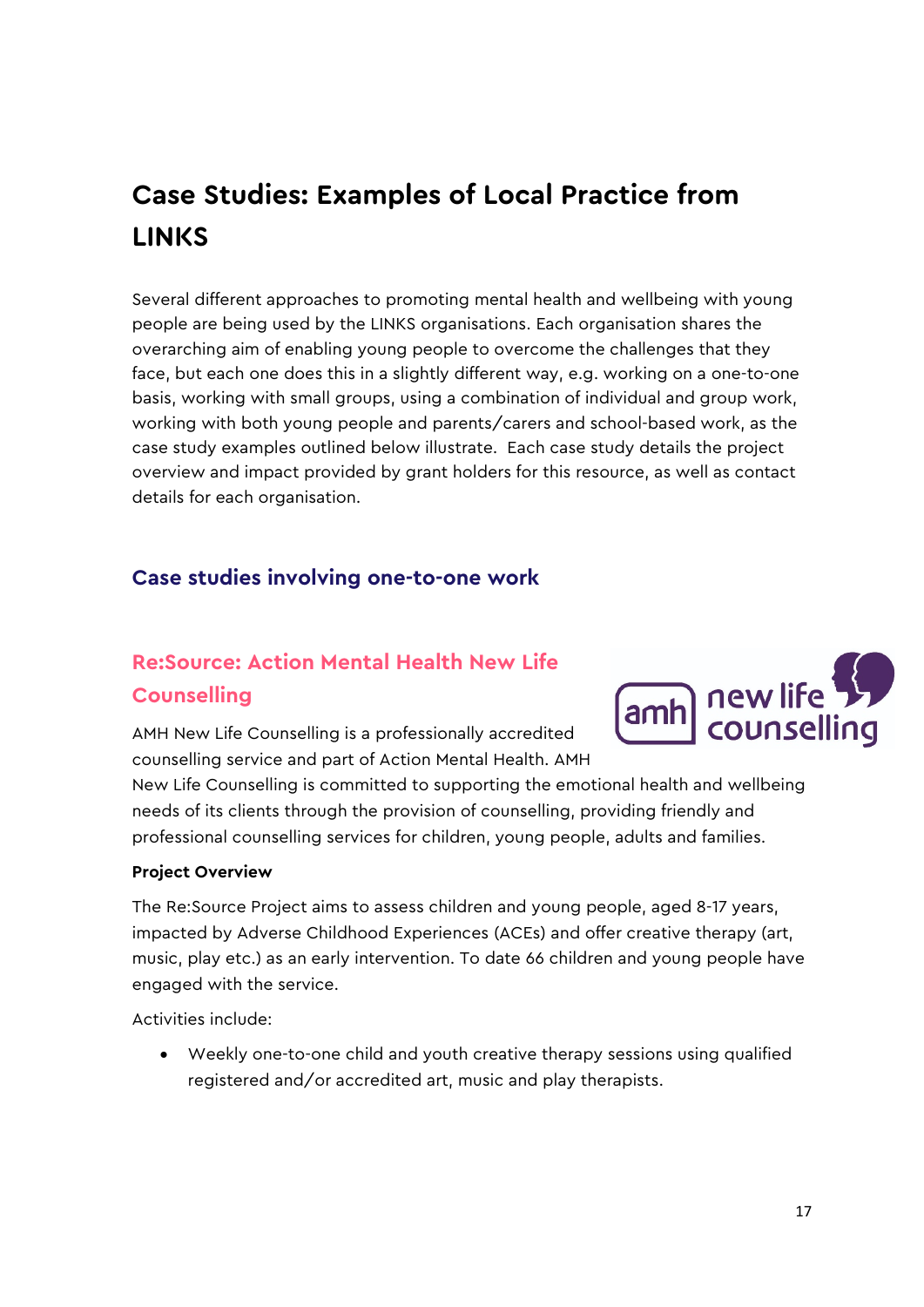- The creative therapists using knowledge and training on ACEs and trauma informed practice to put bespoke early interventions into place for each young person.
- During COVID-19 there was no break in service as the organisation linked in with regulating bodies for updated guidance, upskilled the team and offered creative therapy online to ensure accessibility at a time of increased youth mental health concerns due to social isolation and global anxiety.

### **Impact**

An independent evaluation carried out by Queen's University Belfast using the Strengths and Difficulties Questionnaires (SDQs) indicated promising interim results with **clinically significant evidence** that Creative Therapy helps children and young people's mental health improve as demonstrated by the following:

- A **significant decrease** in Total SDQ scores (i.e. indicating improvements overall)
- A **significant decrease** in the total impact
- A **significant decrease** in the emotion, peer, hyperactivity and conduct domains of the SDQ
- A **significant decrease** in internalising and externalising behaviours (i.e. more positive behaviours)
- A **significant increase** in the prosocial domain
- A **significant decrease** in the domains of distress, home difficulties, friendship difficulties and classroom difficulties.

Children and young people stated the following regarding how the counselling had helped them:

*"It has helped by not making me think about my anxieties and learning the strategies to help has been useful, as I can use these. I am not reacting as much as before." (*Young person*)*

*"Everything, helped me with my anger and fears. Play calmed me down. Helping me get rid of a fear." (*Child)

Parents too testified to the impact of the counselling on their children:

*"Counselling has helped with my little one's anxiety issues. She is calmer and her self-esteem is slowly being restored. She is feeling more positive and not as easily overwhelmed. She really enjoys the sessions, she says like she 'feels she can finally see out from a dark tunnel'. She was very sad on the last session as she wished for*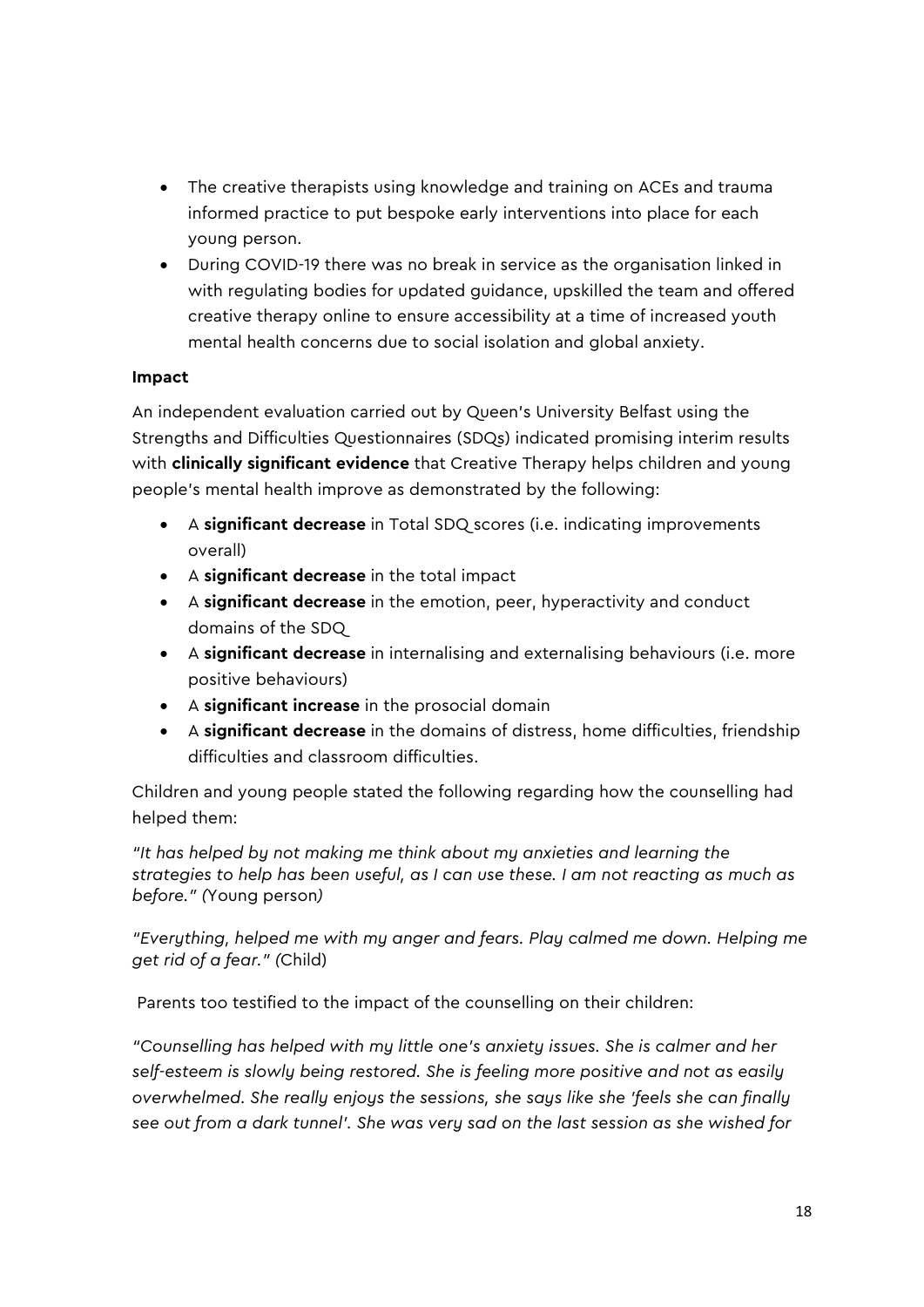*them to continue as she says they help her feel so much better. Her counsellor has been amazing and my little one's face glows when she speaks of her - a little girl who is usually hard to get out of bed, jumps out on the morning of her sessions.*" (Parent)

For more information on the Re:Source project see website below.

Website: [www.amh.org.uk](http://www.amh.org.uk/)

### **Youth Befriending: Oasis Caring in Action (Antrim)**



#### **Project Overview**

Oasis Caring in Action is a community organisation which works to 'Transform Lives, Transform Communities' through the provision of childcare, training, and befriending services.

The Youth Befriending Project aims to help improve mood, confidence and wellbeing of physical and/or mental health of young people aged 12-17 years. It focuses on working with young people who may be feeling low, anxious or angry, or who are low in confidence and are having issues within their school or daily life. Outcomes are personalised for each individual through goal setting and must include an aspect of mental health and wellbeing improvement such as improving sleeping patterns, controlling anger or building confidence.

Activities include the following:

- One-to-one meetings with a befriender for usually 8-12 weeks (though the time can be longer or shorter depending on the needs of the individual.)
- The completion of a 'My Journey' document by the young person at the beginning, middle and end of the programme in which they score themselves from 1-5 on confidence, communication, working with others, setting and achieving goals, managing feelings and reliability.
- Reviewing 2-4 mental health and well-being goals weekly and progressing these.
- Accompanying young people to their doctors so that a referral to CAMHs can be made (when necessary).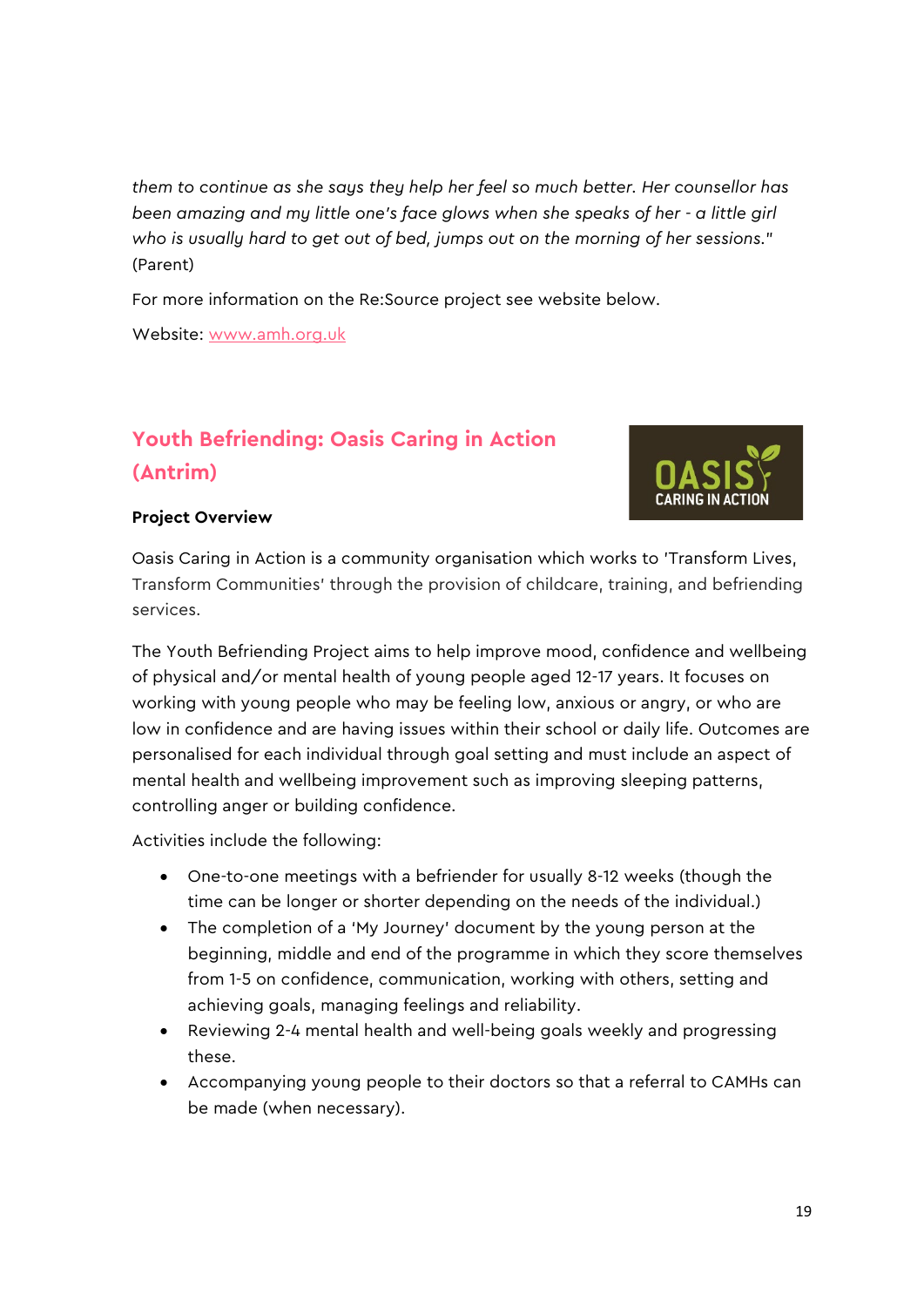#### **Impact**

- 94% of young people completed the befriending service and stated that they found it a *positive and rewarding* scheme to be a part of.
- There was an *increase* in overall mental health and wellbeing scores for all of the participants who completed the befriending project.
- Teachers from the local school, from which many referrals were received, praised the befriending service for helping with the mental health and wellbeing of their young people and there have been requests for further work in some of the schools.
- *Improvements* in attitudes, routines and school attendance (feedback from parents).
- *Improvements* in the life choices made by young people, e.g. some have joined other projects within Oasis, such as Gaming in Action.
- An *increase* in the number of young people gaining employment: 6 young people have got part-time jobs as a result of increased confidence and mental wellbeing.
- An *increase* in the ability of young people to deal with mental health and wellbeing issues as they have learnt new and more positive coping mechanisms as a result of the project, thereby feeling stronger.

For more information about the Youth Befriending Project at Oasis contact Jennifer Todd.

Email: [Jennifer.todd@oasis-ni.org](mailto:Jennifer.todd@oasis-ni.org) Website: <https://www.oasisantrim.org/>

### <span id="page-20-0"></span>**Case studies involving Group Work**

### **Young People's Mental Health: Oasis Caring in Action (Antrim)**



### **Project Overview**

Ten young people aged 14-16 years participated in this project which aimed to engage the young people in positive activities highlighting the importance of mental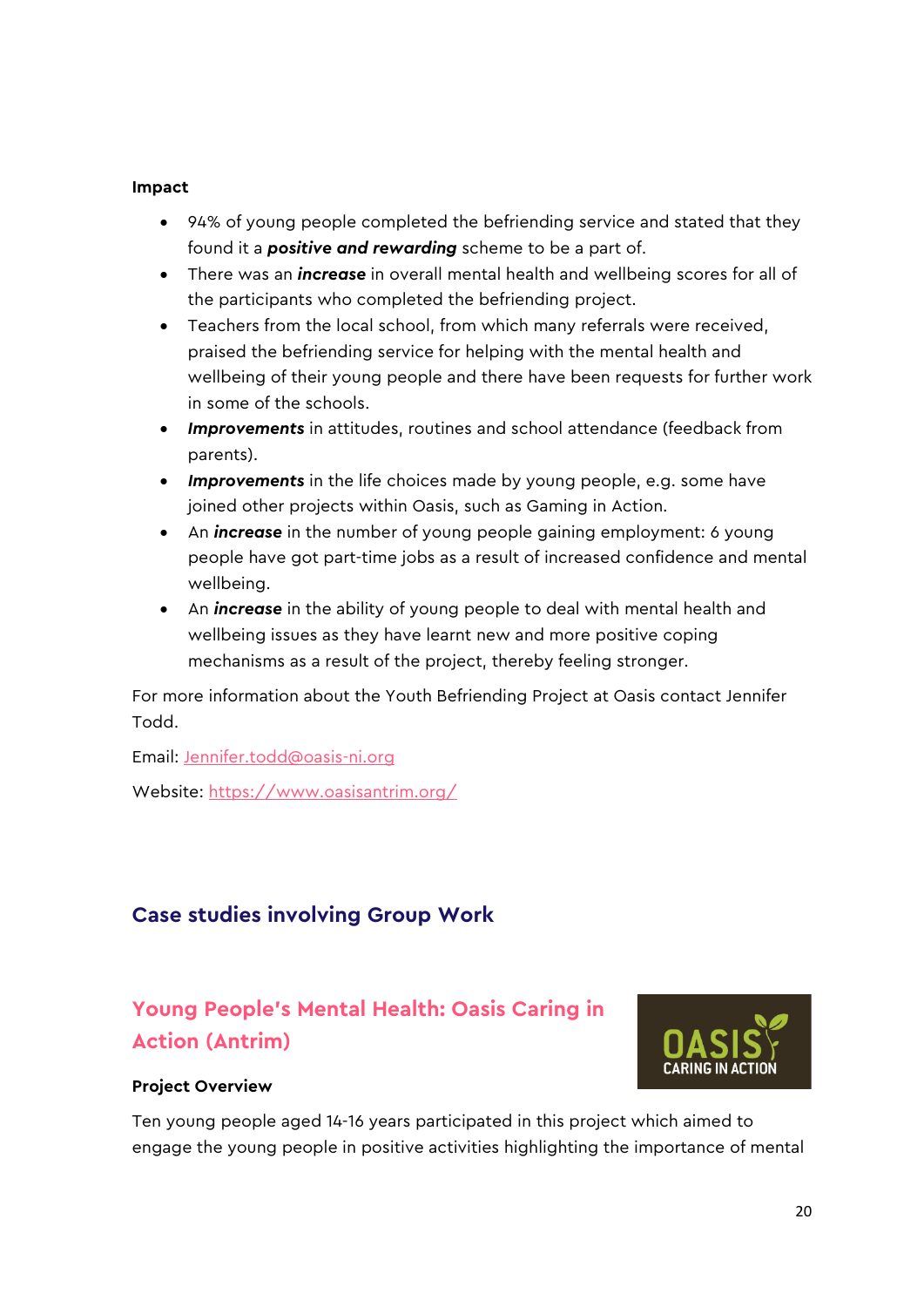health within their age group. The Take 5 for Mental Health and Wellbeing model was used to design the sessions and activities that were offered.

Activities included the following:

- Weekly group work sessions for 10 weeks covering areas around mental health, wellbeing and therapeutic sessions as well as substance misuse and its relationship to mental health.
- Specialist input from Aware on Mood Matters and the FLARE Project on Suicide Awareness.
- Three activities aimed at highlighting the importance of socialising, making positive choices and undertaking new hobbies, e.g. fun activities, mural creation and graffiti boards.

#### **Impact**

- An *increase* in confidence as half of the group have progressed onto the Oasis Advisory Group and have been trained as young leaders/mentors.
- An *increase* in communication and research skills as these young people assisted the organisation to conduct its research into young people's views on mental health provision in Antrim for young people, which involved interviewing their peers and completing questionnaires.

For more information about Oasis' work on mental health and wellbeing contact Hugo Armstrong.

Email: [hugo.armstrong@oasis-ni.org](mailto:hugo.armstrong@oasis-ni.org) Website:<https://www.oasisantrim.org/>

### **Together We Can, Together We Will: Headliners**



#### **Project Overview**

Headliners gives young people a voice by using journalism and media as a tool for learning, exploring issues and campaigning for change in their communities. The Together We Can, Together We Will project aims to improve the wellbeing of young people who are socially isolated in the Belfast and Derry/Londonderry areas by supporting them to develop the skills and confidence to have an influential voice,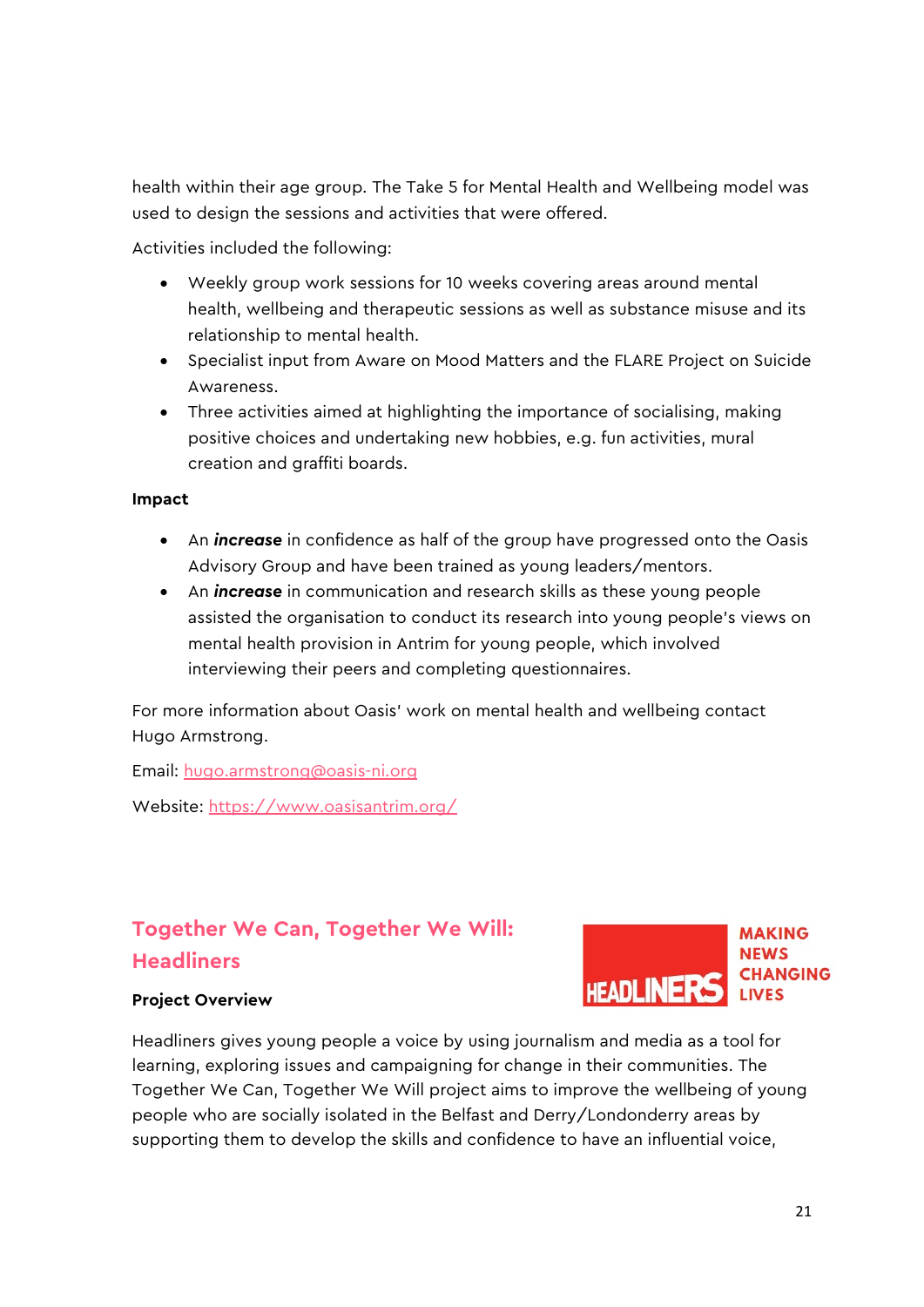widen their social circles and help them to overcome barriers to independence and employment.

Activities undertaken to promote mental health and wellbeing include:

- Young people using journalism skills such as writing, recording, filming and editing to make their voices heard on the topic of mental health and wellbeing.
- Young people producing a number of pieces focusing on this topic and how it has affected them, in particular during the COVID-19 lockdown. See this link for podcasts where young people discuss, firstly, the impact of lockdown on mental health<https://www.headliners.org/community-in-lockdown> and secondly, their thoughts on coming out of lockdown: <https://www.headliners.org/returning-to-real-life>
- Headliners has also been able to put on its social media platforms several public health posts and ways in which to take care of yourself, especially in relation to Mental Health Week which happened during this time. This is one example:<https://twitter.com/HeadlinersNI/status/1263479823936172038>

### **Impact**

- A *reduction* in social isolation: giving young people the chance to talk to other young people in this situation was found to be beneficial, being able to know that others were in a similar situation and the ability to air their issues gave young people a freedom.
- An *increase* in growth opportunities: giving the young people freedom to talk and make mistakes provided them with the opportunity to grow, to continue their projects and to seek support from their peers and others.

To find out more about the Together We Can, Together We Will project contact Gareth Doherty at Headliners.

Email: [Gareth.doherty@headliners.org](mailto:Gareth.doherty@headliners.org)

Website: <https://www.headliners.org/>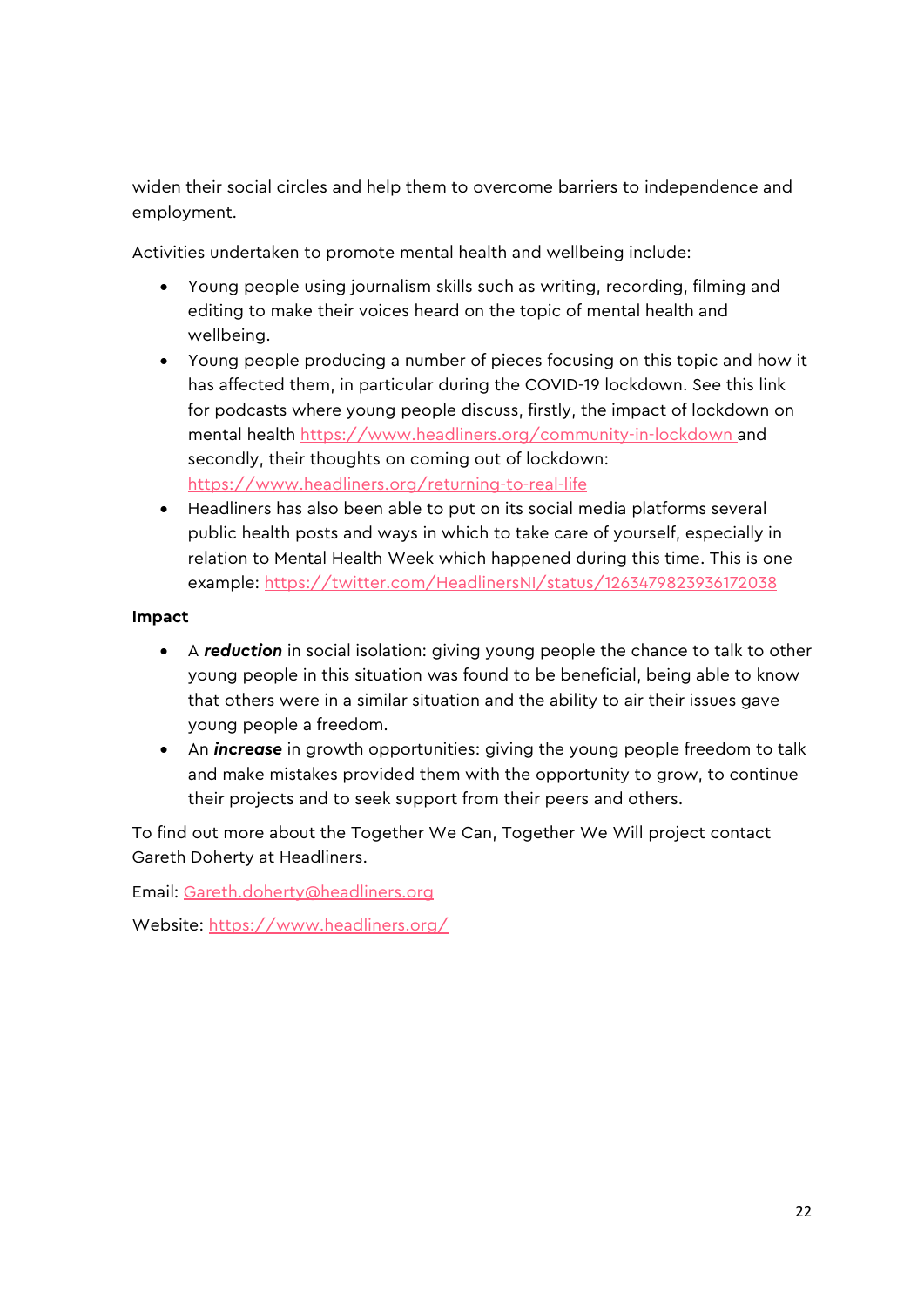### <span id="page-23-0"></span>**Case studies involving a combination of individual and group work**

### **Wellbeing Support Service: MACS NI**

MACS NI works with children and young people (aged 6-25) who have not had a fair deal. They may be experiencing homelessness, substance abuse, self-harm, mental health issues, leaving care or they are generally at risk.



The Wellbeing Support Service is aimed at 11-25 year olds to help improve their mental health so they can live, dream and succeed. Over 80 young people are active in this project at any time.

#### **Project Overview**

The project enables young people to better manage their mental health and wellbeing, to increase confidence, self-esteem and resilience.

Activities include:

- One-to-one meetings between a young person and their wellbeing worker every fortnight
- Group sessions 2-4 times per month, which are either socially based or personal development/growth focused
- Weekly meetings with a mentor
- Celebratory events
- Volunteer opportunities such as the Muddy Paws (dog sitting and grooming) social enterprise.

#### **Impact**

Young people have returned to education, found employment, become volunteers, joined external groups in relation to hobbies, were enabled to take public transport, reduced self-harming and kept themselves safe, maintained family relationships and found alternative housing.

Over the last year there has been:

• An **increase** in young people's living standards with 91% achieving economic wellbeing.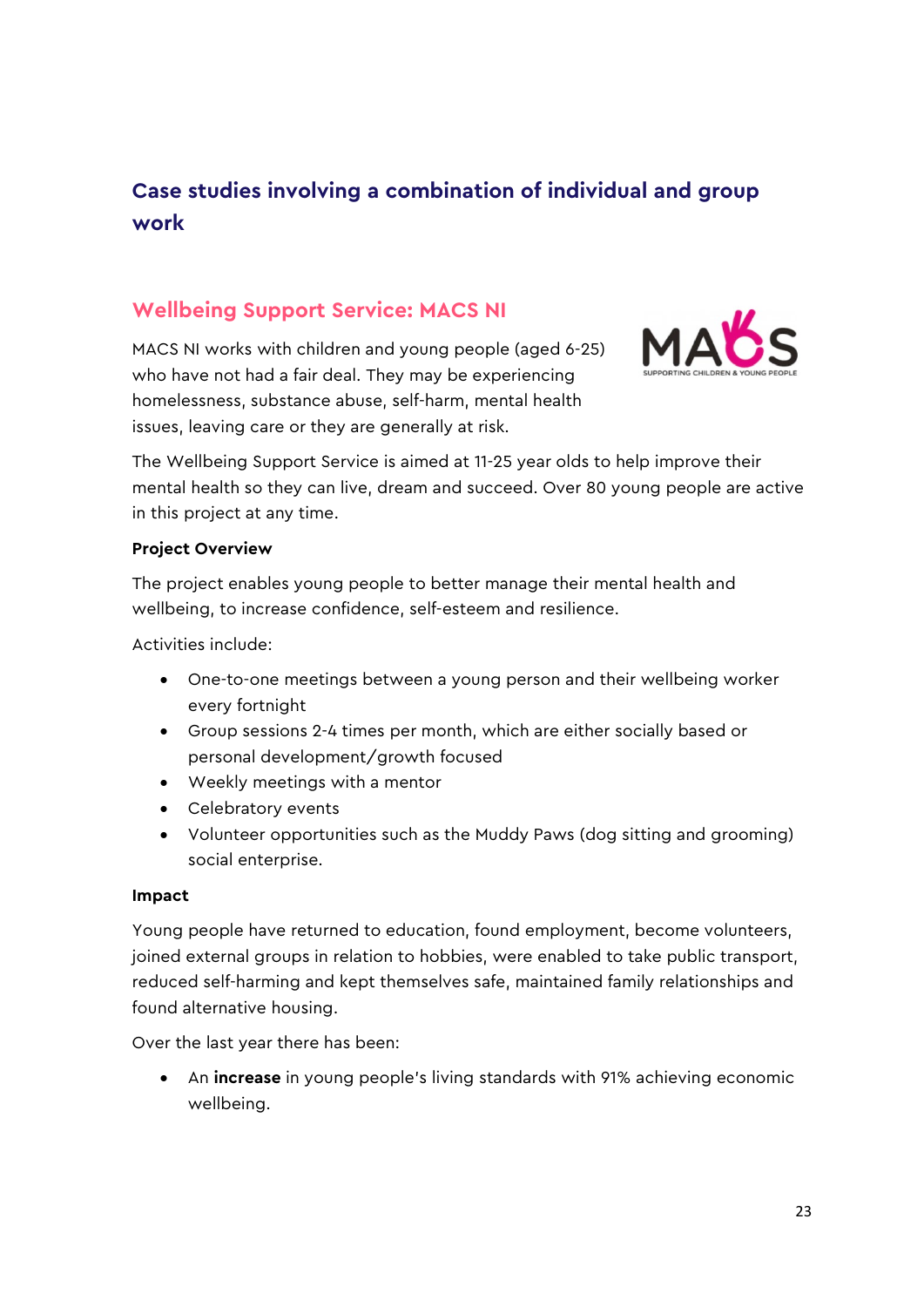- An **increase** in young people's ability to enjoy learning and achieve with 78% gaining qualifications.
- An **increase** in young people's ability to be healthy with 82% reporting this.
- An **increase** in young people's ability to stay safe with 96% indicating this was the case.
- An **increase** in life-satisfaction with 91% reporting that they made a positive contribution to themselves.

For more information about The Wellbeing Support Service contact Bronagh McErlean.

Email: [bronaghmcerlean@macsni.org](mailto:bronaghmcerlean@macsni.org)

Website: [www.macsni.org](http://www.macsni.org/)

### **Young Women's Diversity Group: Oasis Caring in Action (Antrim)**



### **Project Overview**

Eight young women participated in this group which was initially designed to engage with them regarding their feelings about the changing dynamic of society in Antrim town. Subsequently, during the COVID-19 lockdown, the project then also served to reduce young women's social isolation and meet mental health and wellbeing needs.

#### **Activities**

- Group work was designed to be delivered for 10 weeks, initially face to face and then during lockdown, remotely. However, this was extended due to the needs of the group and tended to focus on fun activities such as games, hobbies, make-up and hair tips and future plans as well as the completion of an OCN Level 1 course in Diversity.
- Individual support meetings provided by a female member of staff to any worries and concerns they had during this period.
- Four group members were leaving education in June and had some anxiety around their future places in further education college or school. These young women were supported by staff and assured that they could still avail of the support from Oasis wherever they found themselves in September.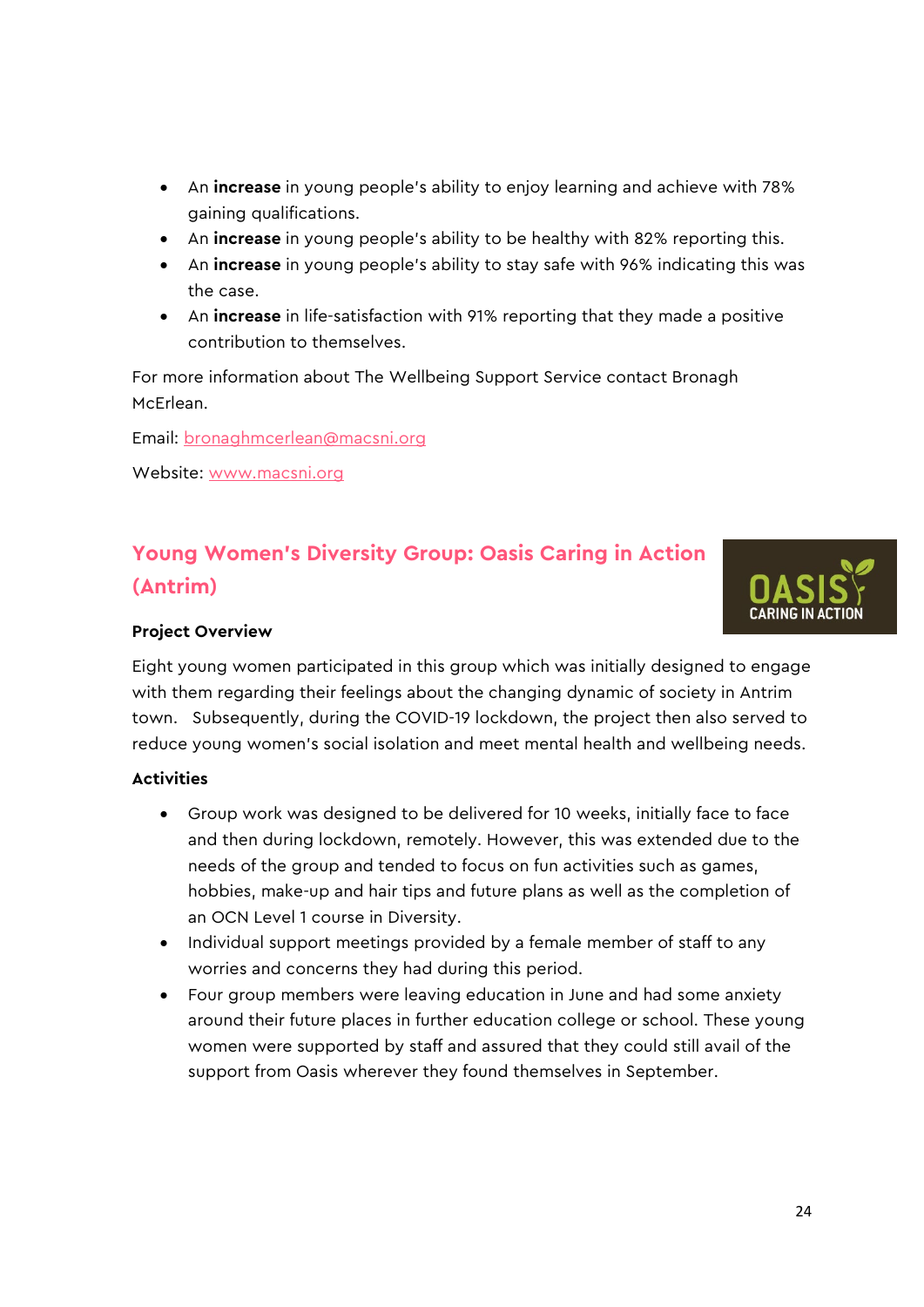#### **Impact**

- An **increase** in attainment: all 8 group members have gained an OCN Level 1 Diversity qualification.
- A **reduction** in the social isolation of the young women.
- An **increase** in the participation of some of the young women in other projects within Oasis.
- An **increase** in the support organisations available to the young women through Oasis and other local community-based organisations in the Antrim area.

For more information on Oasis' Young Women's Diversity Group contact Jennifer Todd.

Email: [Jennifer.todd@oasis-ni.org](mailto:Jennifer.todd@oasis-ni.org)

Website: <https://www.oasisantrim.org/>

### <span id="page-25-0"></span>**Case studies involving work with young people and parents/ carers**

### **FACT (Families Achieving Change Together): Bogside and Brandywell Health Forum**



### **Project Overview**

The FACT project originally grew from the idea that the community group, Bogside and Brandywell Health Forum (BBHF), wanted to help support the emotional needs and wellbeing of the young people, aged 11-18 years, in local high schools.

The project has the following aims:

- 1. To *support the young person and family* as a whole by the one-to-one work in schools with the young person, to home visits with the family and then developing programmes to cater to their specific needs.
- 2. To *create a supportive community* that the young person feels a sense of belonging to and to *empower the young person* to have their voice heard and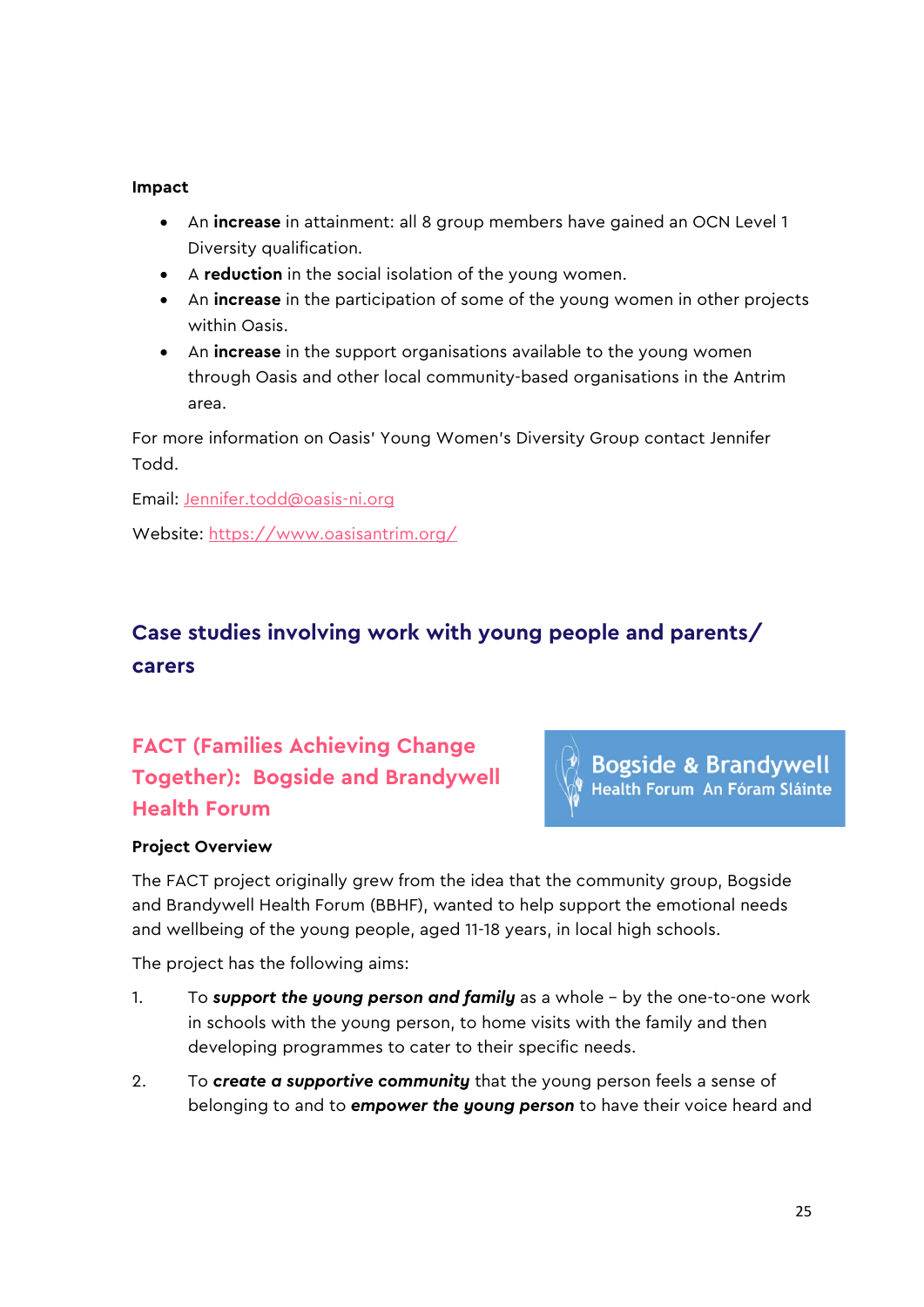in turn help other young people with issues around wellbeing and mental health.

BBHF aims to have a whole family, whole systems, approach in meeting the needs of the young person. It incorporates the 5 Steps to Wellbeing (mentioned above) as indicators to support young people and their families, usually for up to 12 weeks (though this may be extended if necessary).

A toolkit of resources and skills are used by the project staff and activities undertaken to promote positive mental health and wellbeing include:

- One-to-one work with young people and their families to work in a solutionfocused manner to help provide positive outcomes, using the Outcomes Star<sup>24</sup> to identify priority needs
- Home visits

-

- Group work in schools via the Well Connected groups
- Equine Assisted Growth and Learning<sup>[25](#page-26-1)</sup>
- Anti-bullying workshops
- Transition programmes (from primary to secondary school)
- School workshops with 30 100 young people at one time, e.g. during Mental Health Awareness Week
- CBT based workshops on positive mental health (Parent Plus) and
- Parenting programmes (to equip parents of young people in supporting their needs).

Motivational interview skills are used with the young person and existing in-house support services are identified, along with what might be offered by other referral agencies and they will work together to support the young person's needs.

Workers are aware that both environmental and psychological factors can impact on both the needs of the young person and that of their family which is evident more now than ever.

The Well Connected groups meet once a week over lunch time in their school to talk about wellbeing and the different factors which influence this. The young people in these groups are Well-Being Ambassadors in their schools. These Well Connected groups have, with the PHA, written their own wellbeing programme which will be delivered to their peers in schools via Zoom (due to lockdown).

<span id="page-26-0"></span> $24$  The Outcomes Star is an evidence-based tool for supporting and measuring change when working with people, including young people. There are several Stars which can be used for different purposes and with different age groups, e.g. The Teen Star. See here for more: <https://www.outcomesstar.org.uk/>

<span id="page-26-1"></span><sup>&</sup>lt;sup>25</sup> The EAGALA (Equine Assisted Growth and Learning Association) model is delivered by Equine Enrichment to support young people with mental health issues. This model is key in promotion of positive mental health see <https://eagalaequinecareer.com/equine-enrichment-in-northern-ireland-spotlight>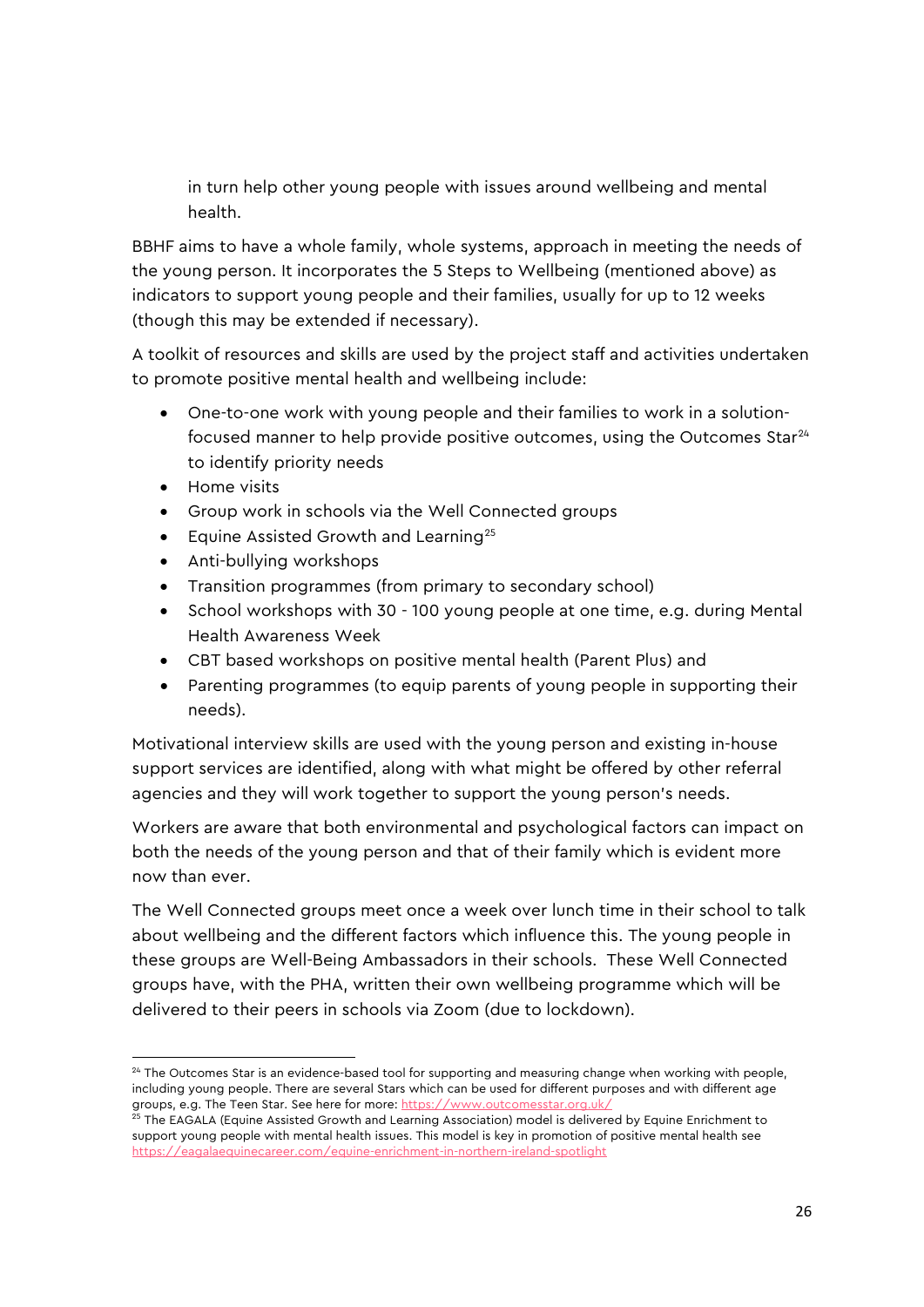#### **Impact**

- An *improvement* in young people's behaviour, school work and general mood (feedback from teachers).
- A *growth* in confidence among the Well-Being Ambassadors, from being quiet individuals to talking in front of the whole school about the programmes they are involved in (observed by the project staff).

This testimony from Grace (aged 16), a Well Connected member, shows the impact of the project's services during the COVID-19 pandemic:

*"I am feeling very conflicted during this time as in a way it is great: I don't have to go to school and the stress of having to take my final GCSE exams has been lifted but then again I am worried to see what is going to happen. How will I get into tech and will our predicted grades be enough?* 

*I miss my friends so much and am so upset that our summer is looking very bleak and boring. I find this time good for me in a way, being able to relax and not having the everyday worry and stress of life get to me as it did before this, but I am constantly bored and don't know what to do with myself. I'm very restless as I have been in my house for around 2 months.* 

*BBHF have been so helpful so far with anything they can think of and they check up on us constantly which is so thoughtful and nice during this time. They have been giving us things to do e.g. scavenger hunts and meditation classes as well as giving us packs and any links to do anything we suggest like working out and our sleeping schedules.* 

*Being part of Well Connected helps in so many ways as I have people who I can talk*  to if I need help and people who are there for me and will help me with anything I *need to the best of their ability which is a very secure feeling for me."*

For more information on the FACT project contact Kayleigh or Michaela at the Bogside and Brandywell Health Forum.

Email: [kayleigh@bbhealthforum.org;](mailto:kayleigh@bbhealthforum.org) [michaela@bbhealthforum.org](mailto:michaela@bbhealthforum.org)

Website: [www.bbhealthforum.org](http://www.bbhealthforum.org/)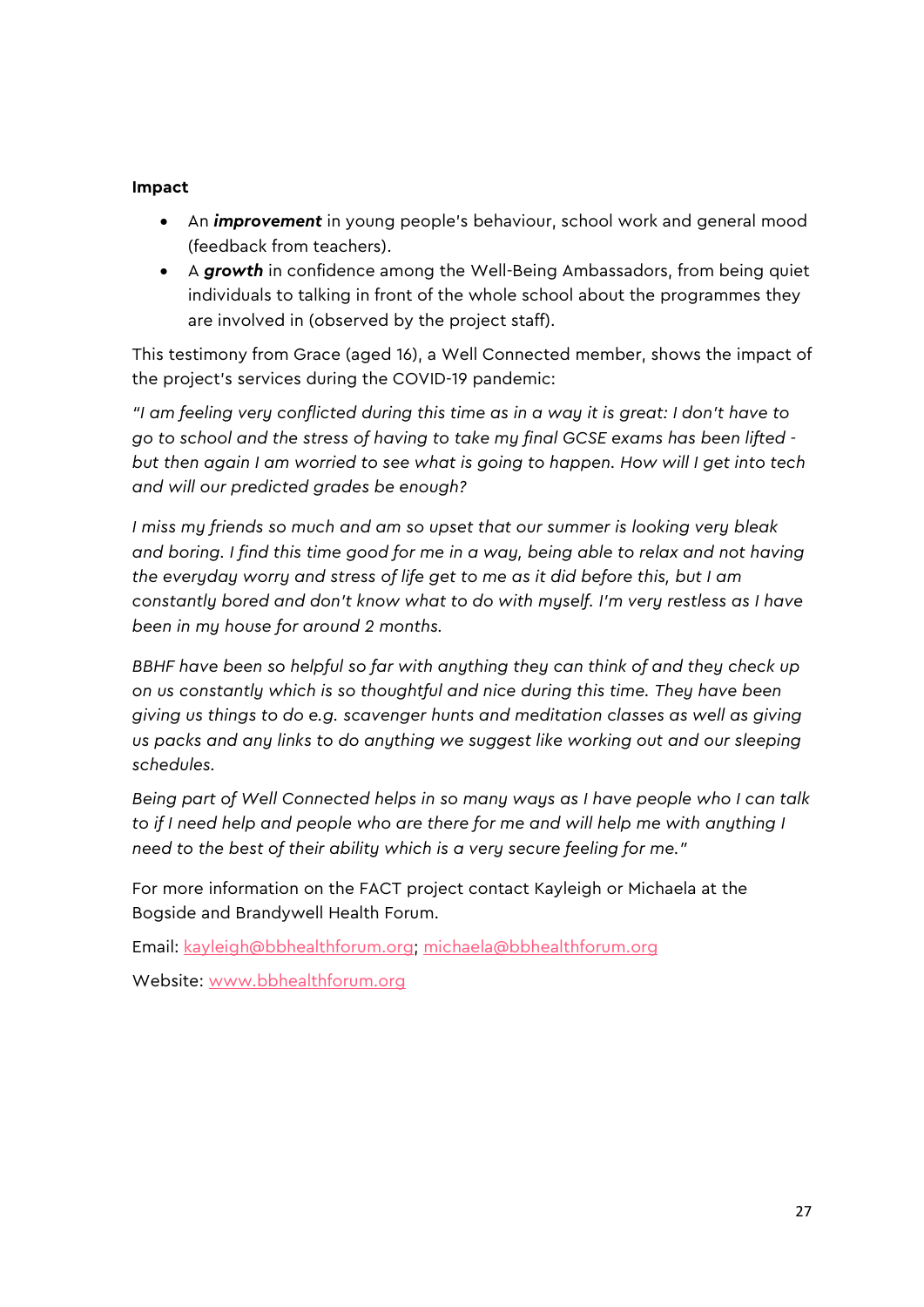### **The Base: Tobin Youth Centre**

The Tobin Centre acts as a resource for young people by providing advice, assistance and



support and organising programmes of physical, educational and other activities. This enables young people to develop their skills, capacities and capabilities, empowering them to participate in society as independent, mature and responsible individuals, and to improve their conditions of life.

The Base Project provides a range of youth activities for families in the Mid-Ulster area, some of which have additional needs. The project ensures that children and young people up to the age of 16 with additional needs can be included in a youth centre environment. Parents and siblings can join the young people in weekly activities so they can experience family time outside the home in a suitable environment.

#### **Project Overview**

A total of 112 children and young people participated in this project, which aims to improve their health and wellbeing, initially through face-to-face sessions and subsequently online as lockdown occurred.

Activities included:

- Online sessions in Yoga, Jo Jingles, Core NI Fun Fitness, Jump Jiggle Jive, Fun with Drums, Cooking, Art, Live Music, Family Quizzes, Storytelling and Dance Classes.
- Fortnightly Virtual Coffee and a Catch-Up using Zoom with parents supporting them in dealing with some of the challenges of lockdown, such as problems with sleep, anxiety and boredom for the children and stress, anxiety and selfcare needs for the parents/carers.
- To coincide with Mental Health Awareness Week, each family received a delivery of a 'Calming and Mood Boosting Box', which included Essential Oils 'Air Blend' Pillow Spray to aid sleep and Essential Oils 'Balance Blend' Pulse Point Roller Ball to calm an overactive nervous system, settle energy and restore balance. Links to videos explaining how to use the essential oils were also included.
- The box contained a 'Little Bag of Gratitude' to encourage the children and their families to focus on gratitude practice and all that they are thankful for at this time.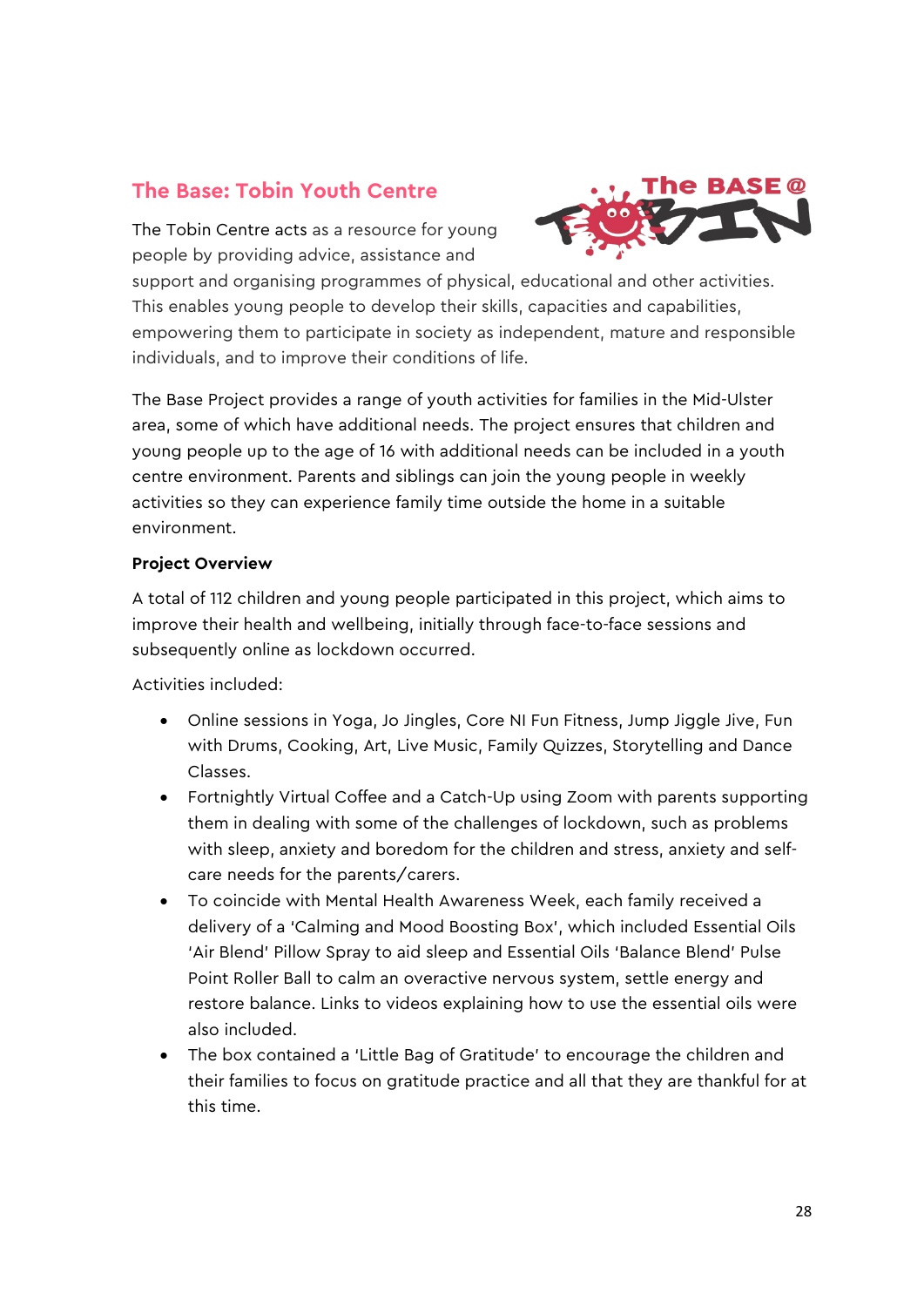- Parents/carers received 'Self Care Permission Bookmarks' reminding them of the importance of nourishing themselves in order to care for their children.
- The children and young people also received packs with art and craft materials, journals, shakers and kazoos for vibration and sound stimulation and blow baskets for controlled breathing techniques.

#### **Impact**

• An **increase** in the levels of support available for children, parents and families:

*"I genuinely can't believe the kindness you have shown in the beautiful parcel we received today. Everyone gathered around and we got so much joy looking through the wonderful treasures. It was a lovely ray of sunshine to us and we are so grateful. You are a great bunch and I'm delighted to be a part of your community. Thank you so much."* (Parent)

• An **increase** in children engaging in creative activities:

*"He isn't one for colouring in but he got into the colouring book right after he investigated everything."* (Parent)

• An **improvement** in children's bedtime routines and sleep:

*"…she loves it, she goes into it daily and especially at night for the spray. It has helped us so much because she never stays in her own bed. She sprays it on her pillow, falls asleep alone and stays in her own bed."* (Parent)

• An **increase** in children's ability to identify and show emotions:

*"She draws a picture in the book of how she is feeling happy/sad. It was a win-win in our house."* (Parent)

For more information on The Base Project contact Loretta Daly.

Email: [loretta@tobincentre.com](mailto:loretta@tobincentre.com)

Website:<http://tobinyouthcentre.weebly.com/>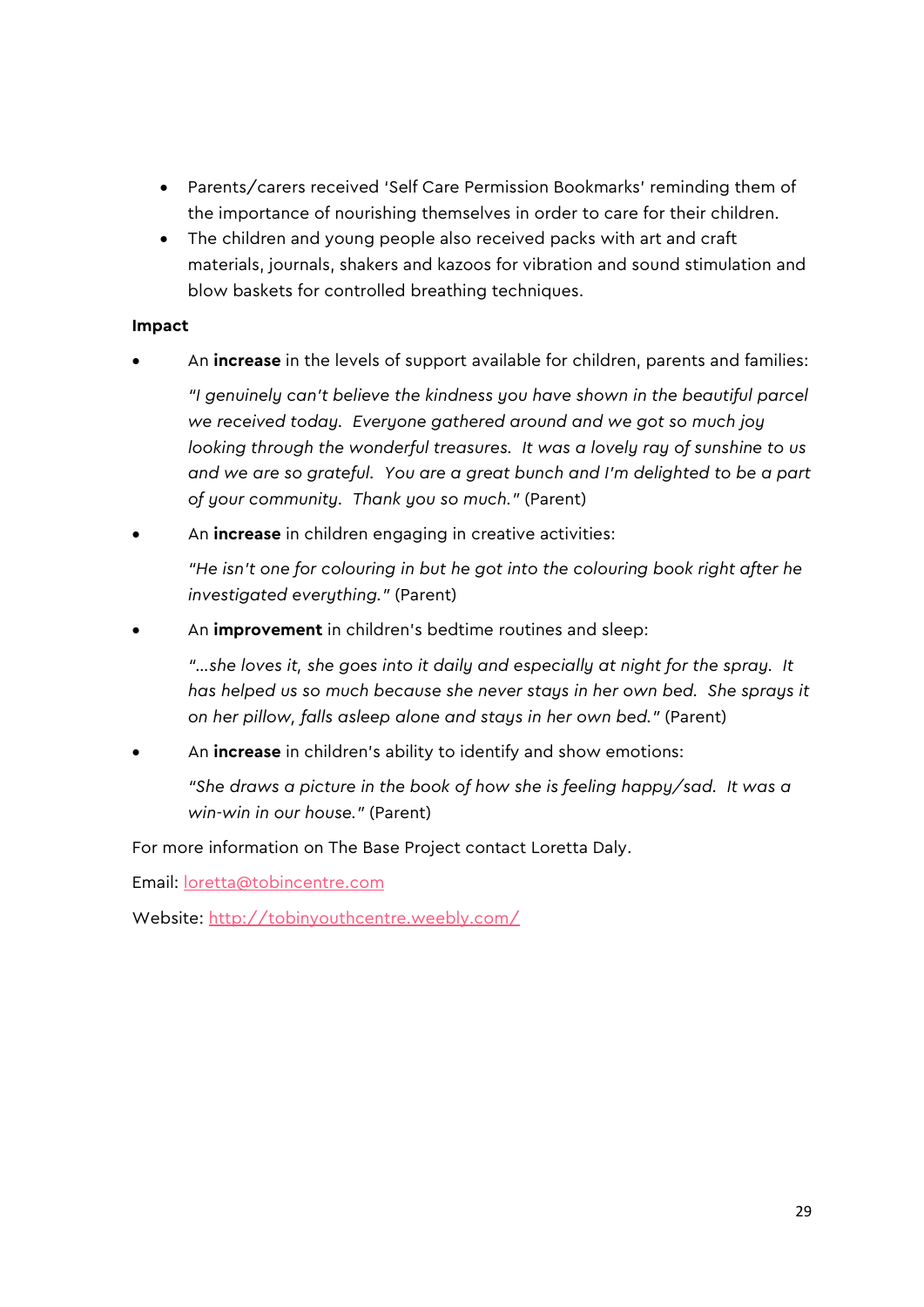### <span id="page-30-0"></span>**Case studies involving school-based work**

### **Empowering Young Minds: The Niamh Louise Foundation**

# The Niamh Louise Foundation

.<br>SUICIDE – WE HAVE REEN THERE, SUPPORT HOPE & UNDERSTANDING, A SHARED IOURNEY TO RECOVERY.

The Niamh Louise Foundation runs the Empowering Young Minds Project which is a tailored care-package to support young people aged 8 – 25 years. This case study is focused on a group of 19 Year 7 children, aged 10-11 years old, from Aughnacloy Primary School, Co. Tyrone. This was the first primary school which completed the Empowering Young Minds programme, with all sessions previously having been completed within secondary schools, with older teenagers, through community groups or within the Niamh Louise Foundation itself. This primary school group highlighted the importance of sharing this information with people from a young age.

#### **Project Overview**

The Empowering Young Minds programme focuses on the mental health and emotional well-being of children and young people. It is focused on those in emotional distress, those with thoughts of suicide and or self-harm, or those who have been bereaved by suicide. It helps them to heal and recover while developing life skills and building self-esteem and resilience, as well as working within school environments to educate on these topics in their prevention. The target of this group was to improve their education in relation to mental health and mental ill-health and to help them with coping skills and resilience for the future, particularly as they were preparing to leave primary school and begin secondary school.

Activities included:

- Group work discussions lasting one hour for six weeks
- Individual worksheets
- Art work

Topics covered included the following:

- education on emotions
- managing emotions, including managing anger
- learning about mental health
- anxiety and how to manage it
- the human mind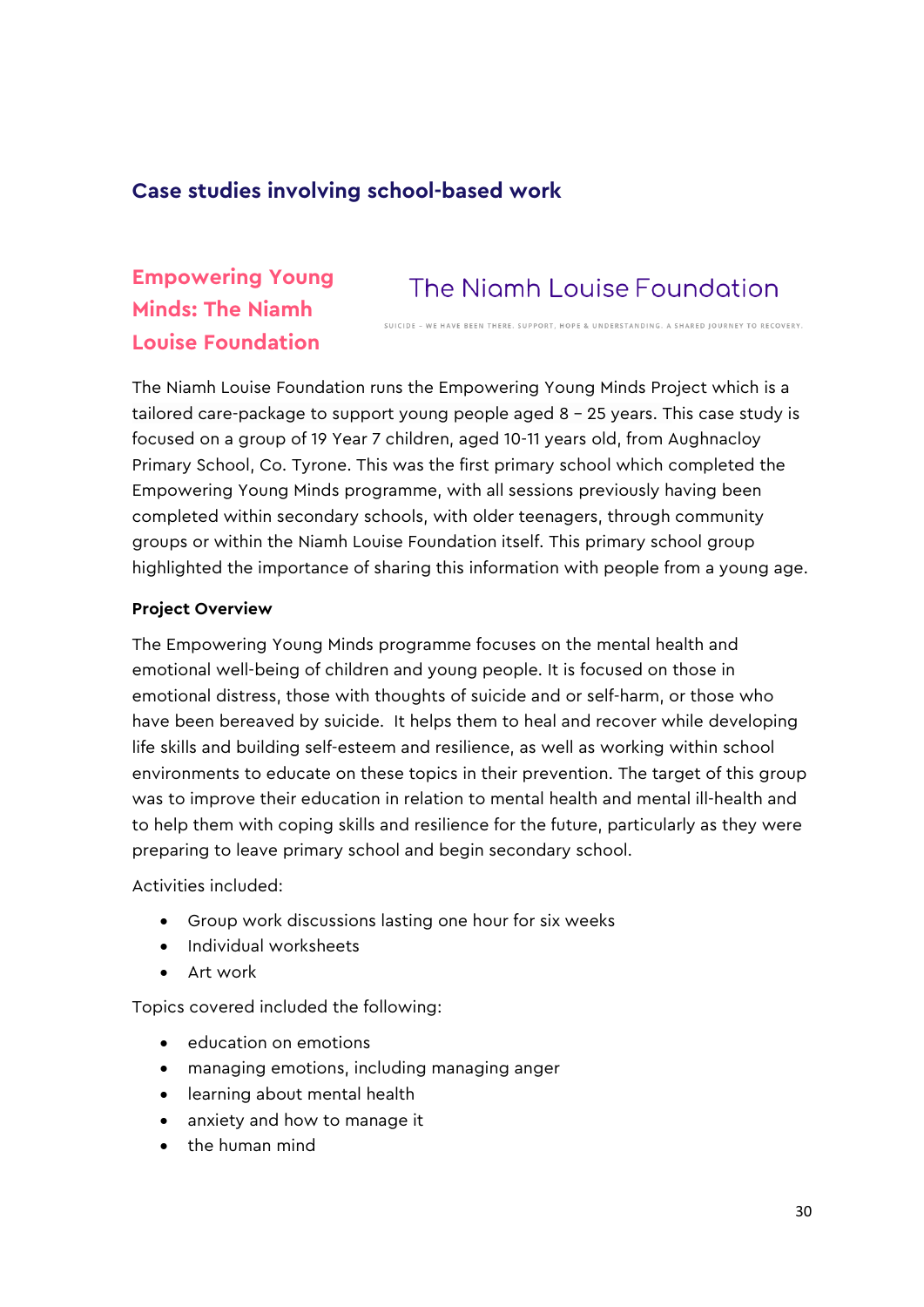- the impact that social media and the internet can have on our emotions. How best to manage the internet and reduce possible harm caused by social media
- suicide and self-harm which were addressed in an age-appropriate manner

#### **Impact**

- An *increase* in young people receiving education on mental health and wellbeing topics: almost three-quarters (74%) indicated they had never received education on these topics before.
- An *increase* in what the terms mental health and wellbeing are and being able to differentiate between mental health and mental ill-health: *"It is when you have a healthy mind…it helps us to feel good" "Mental health is the health of our brains and it helps us to feel good"*
- An *increase* in confidence to talk about these issues and topics with their classmates.
- An *increase* in young people understanding the importance of learning about mental health, and the risk of self-harm and suicide from a young age: *"I think it's important because then people can be more aware it can happen"*

*"I think it is important to let people talk about their feelings so they don't feel sad and they can get their emotions out"*

For more information on the Empowering Young Minds project contact Catherine McBennett.

Email: [info@niamhlouisefoundation.com](mailto:info@niamhlouisefoundation.com)

Website: [www.niamhlouisefoundation.com](http://www.niamhlouisefoundation.com/)

### **Uberheroes®: Hope 4 Life NI**

Hope 4 Life NI believes that everyone has a basic right to good mental health with the emphasis on prevention.

Uberheroes® is an early intervention and prevention



programme that uses superhero themed comics and an interactive website to tackle the subjects of social, emotional and mental health issues within schools and community groups. These mental health issues are represented by their Villains covering topics like cyber-bullying, self-harm, fear, drugs, abuse, isolation,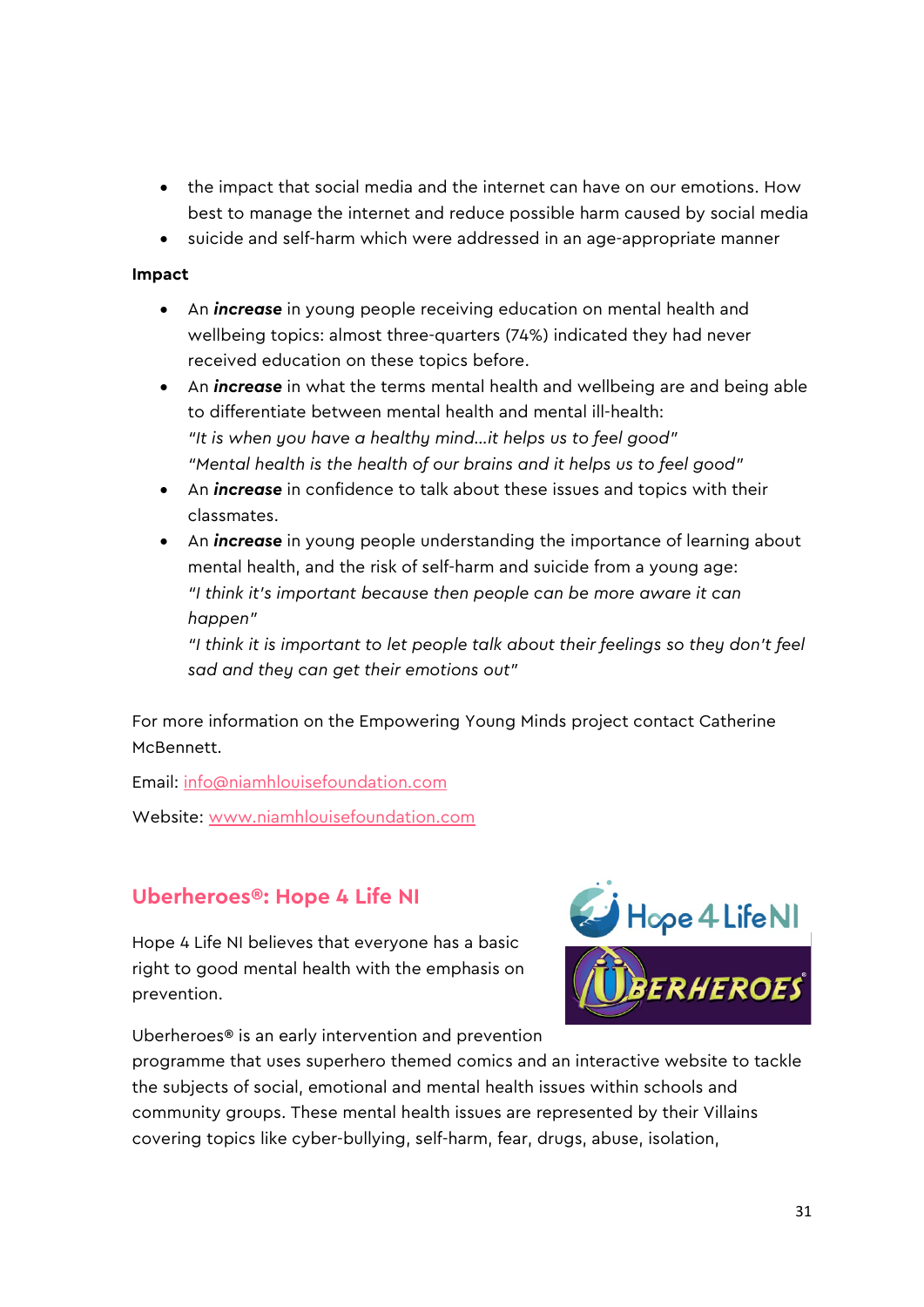depression, anxiety, grief and suicide. The Uberheroes® represent the characteristics we want the pupils to emulate in their own lives such as Resilience, Hope, Strength, Truth, Intelligence, Diversity and Social Inclusion.

### **Project Overview**

In the past 2 academic years over 13,500 children and young people aged 9-16 years in over 200 schools, have participated in the Uberheroes® Project, which aims to:

- Develop and grow young people's awareness of the triggers and early warning signs of poor mental health
- Help develop resilience
- Empower children and young people to speak out, to ensure that they understand the importance of speaking to someone they trust about how they feel and to do this as early as possible
- Know and understand that the way they feel is not unique to them, that others have felt the same way and to understand that people won't laugh or minimise how they feel
- Learn that the young people who have told us their stories want others to learn from their poor choices and to help young people make better choices than they did
- Learn how to assess circumstances and situations, to analyse these and to be able to come up with practical solutions to overcome these
- Know that with the right help you can and will improve and feel well again

#### **Activities**

School visits for approximately 1 hour 45 minutes, which involve:

- An introduction to the work, how the programme was designed by young people, how other children and young people contribute and how their continued involvement moulds and designs the Uberheroes® programme.
- Who are the Uberheroes® and what they represent: Strength, Hope, Truth, Resilience, Intelligence, Diversity & Social Inclusion.
- Children and young people volunteering to read the comics, playing the lead characters, to their peers.
- Small group discussion where pupils are comfortable to review the circumstances the lead character is facing, identifying the issues that they have had to cope with, come up with the solutions and ultimately decide on a plan that offers practical outcomes for the lead character in the comics.

#### **Impact**

- An **increase** in knowledge of where to get help: 91% indicated they have a much better idea where to get practical help to deal with self-harming behaviours. 96% of pupils have greater understanding where they need to go to get the help and support they need to stop an abuser.
- An **increase** in knowledge about how they, themselves can help others: 96% have a better idea how to help someone who is marginalised because they are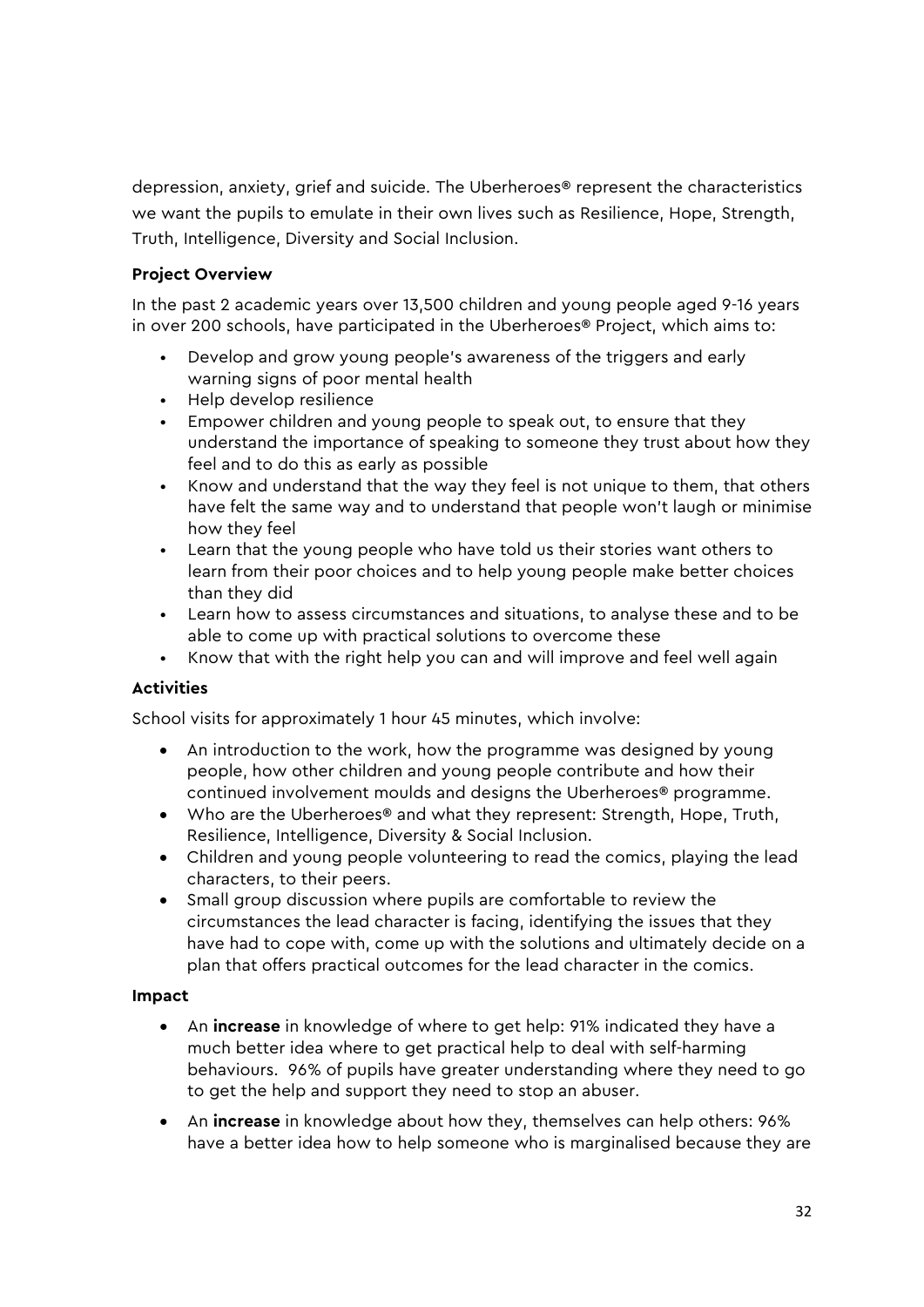seen as being 'different'. 89% have a better understanding of how to offer practical help and support to a friend dealing with an eating disorder.

- An **increase** in understanding of motivation for bullying behaviour: 95% state that they have a better understanding of the motives of people who bully and cyber-bully.
- An **increase** in knowledge of the impact of bullying: 94% have a greater appreciation of the impact of cyber-bullying on those who are bullied.
- Alfie (9) said *"I have been feeling really down because I am being bullied and this has made me feel that if Jill in the story can get help then so can I, I now know what I need to do and who I need to turn to for support."*
- An **increase** in knowledge about abuse: 98% have greater knowledge on the issue of abuse and a better idea as to how they could help others who have shared their abuse with them.

Niamh (13) was upset as the storyline was very close to what she was going through, she was crying and when asked by our facilitator if she wanted to step out, said *"definitely not, this is far too important to me, I need to stay to hear what's being discussed and said and if possible to help others."*

Testimonies from pupils and teachers also reflect the impact that the programme has on young people:

Amy (13) said *"I love that this comic is something I could use with my sisters and Mum to talk about my fears and feelings."* 

Jo (14) said *"I love that you have learning with fun, love this as a concept for young people to learn how to overcome mental health issues."* 

Sean Murphy, English Teacher at Erne Integrated College, Enniskillen, remarked:

"*Uberheroes…is a unique and innovative idea which foregrounds the problems that young people face. They tackle the taboo aspect of these issues head-on. Our Year 9 students were thrilled with the idea of using "superheroes" to personify the challenges that our young people face and the creative element of the work carries real cultural currency which resonates with our students. By "outing" the problems that young people face, students are much freer to express themselves, to ask for help or simply see that their problems are problems that are faced by many of their peers – they are not alone."*

Martin Houlahan of All Children's Integrated School, Newcastle wrote *"Children don't normally get the opportunity to engage in discussions such as these difficult mental health issues, however, the way the facilitators delivered the programme was excellent from the point of having difficult conversations in a safe environment."*

For more information on the Uberheroes® Project contact Dee Nixon.

Email: [dee@hope4lifeni.org.uk](mailto:dee@hope4lifeni.org.uk)

Website: [www.uberheroes.co.uk](http://www.uberheroes.co.uk/) & [www.hope4lifeni.org.uk](http://www.hope4lifeni.org.uk/)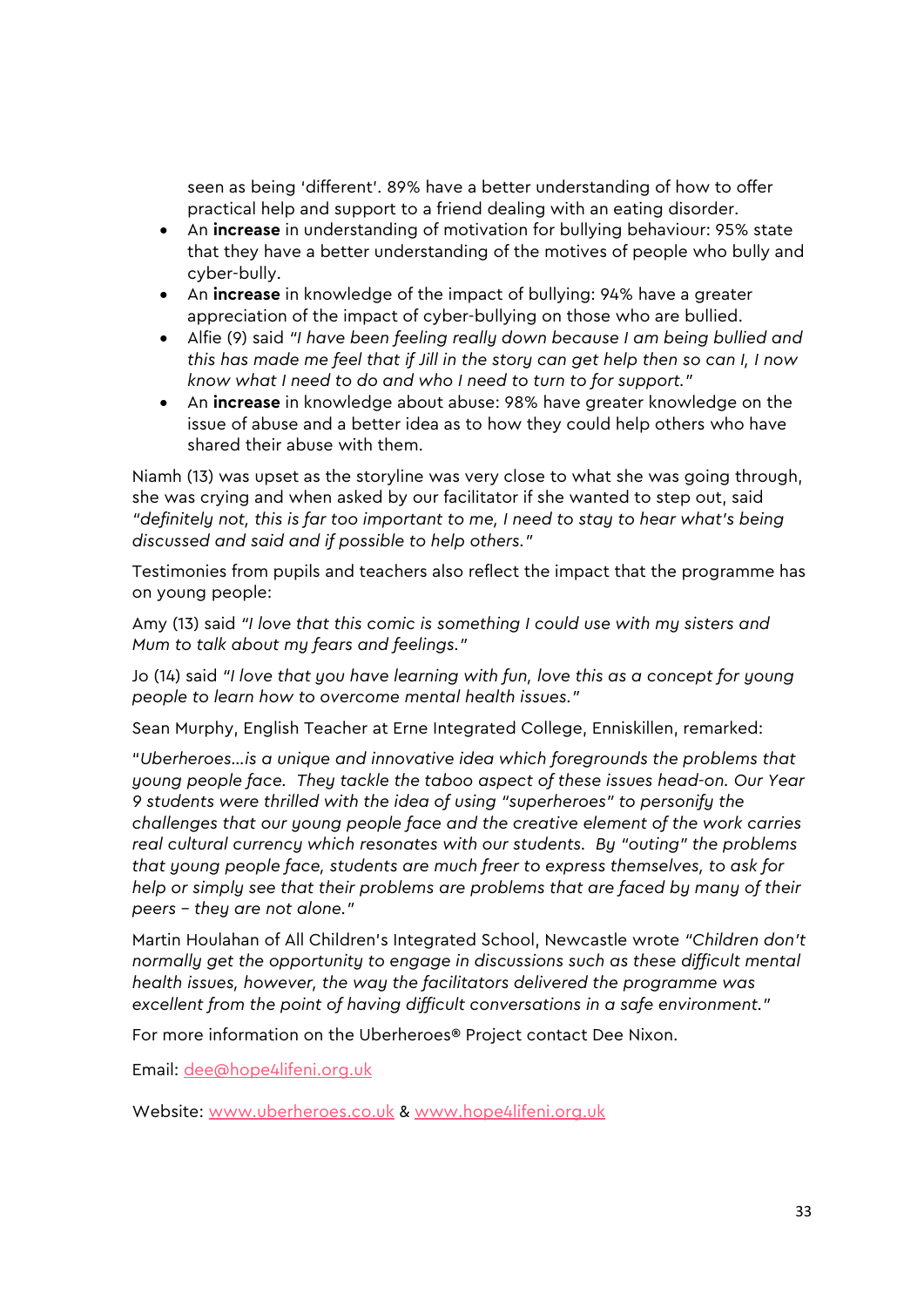# <span id="page-34-0"></span>**Key Learning Points to Inform Practice and Policy**

The organisations in the LINKS family are all different, working in different ways with different groups of young people. All of the case studies, though, demonstrate that they are working with young people to contribute to addressing many of the elements of positive mental health and wellbeing identified in the presented literature, such as the following:

- Building self esteem
- Providing support networks
- Facilitating access to existing community-based supports
- Encouraging healthy life choices in terms of diet and physical exercise
- Supporting parents so that they too can contribute to their children's positive mental health and wellbeing

In doing so they are contributing to meeting the overall aim of the Empowering Young People's programme: enabling young people to cope with challenges in their lives.

The case studies of practice identify common elements that projects are using in their work on the ground in promoting positive mental health with young people, which are:

**Knowledge transfer:** knowledge about what the terms mental health and wellbeing mean; knowledge about emotions and how to identify them; knowledge about where and how to get help when necessary; providing opportunities to learn and continue learning both academically and otherwise.

**Skills development:** such as managing emotions and responses to potential triggers (self-awareness and self-regulation skills); developing healthy coping skills; life skills such as building healthy relationships and friendships and sustaining these; meal planning, cooking and managing money; developing healthy habits in relation to diet, exercise and hobbies.

**Building social capacity:** such as building networks of support within local communities that young people can avail of; providing opportunities to contribute and give back to the community; personal development which is helping to build confidence in meeting smaller challenges so that the young person can then overcome bigger challenges later.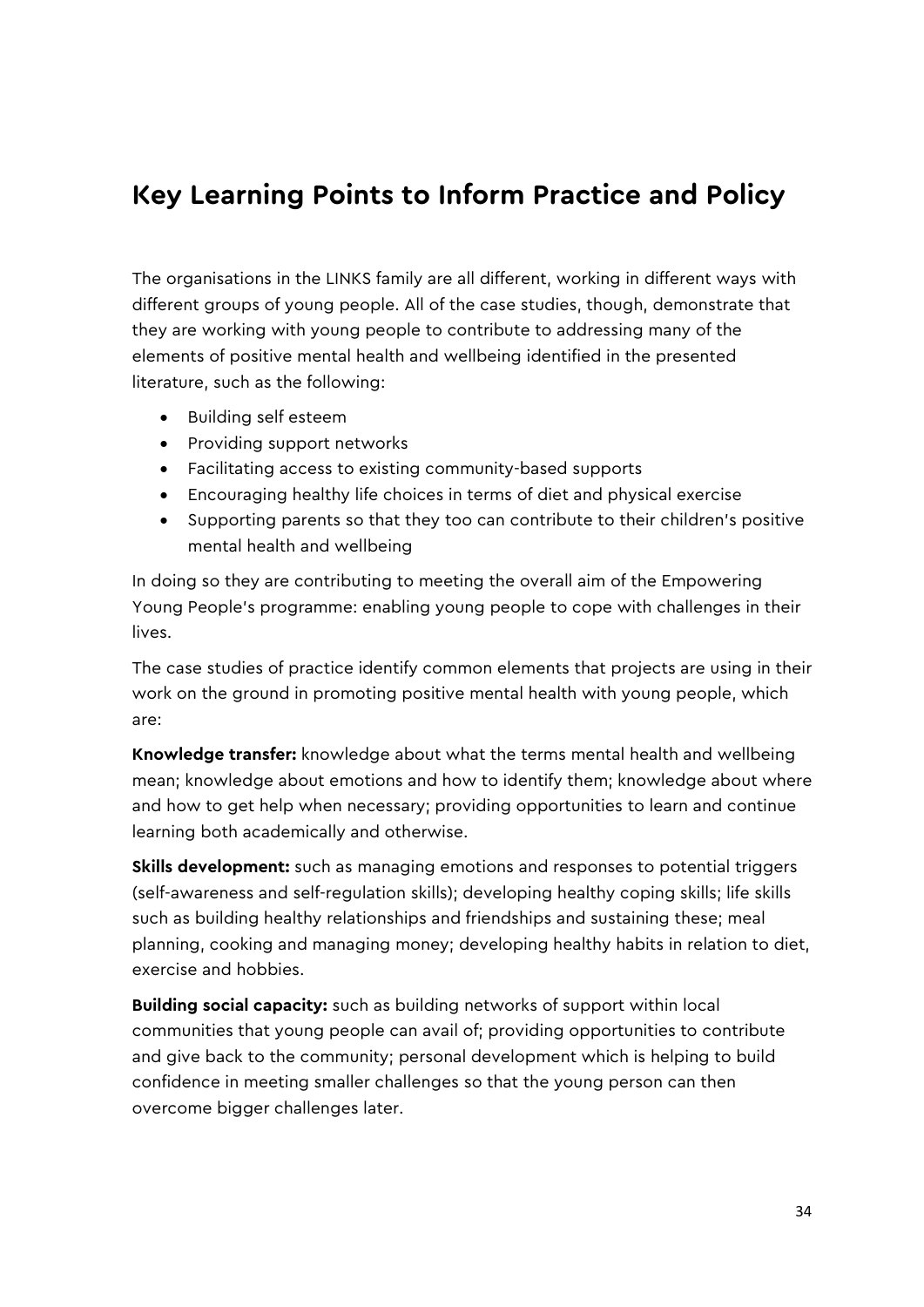There are several reasons why the projects featured in this resource were effective in building positive mental health and wellbeing:

- Several start from where the young people 'are at'. For example, with assistance from staff, young people identify their own needs/topics and choose how these might be addressed, e.g. Bogside and Brandywell Health Forum; Headliners; Uberheroes®.
- Utilising novel and creative ways to engage young people has been shown to be effective for many of the grant holders, e.g. making comics and website pages at Uberheroes®; using multi-media at Headliners.
- Many projects often address basic needs (i.e. safety, security, food, selfesteem, self-confidence) first, before more complex needs are addressed (i.e. accredited training, employment skills, anxiety, negative coping strategies) e.g. The Base @Tobin; Headliners; MACS; Oasis Caring in Action.
- Several projects address young people's needs in a holistic manner, often working with other key services/people in a child's life (e.g. schools, parents), emphasising the need for partnership and collaboration, e.g. Bogside and Brandywell Health Forum; The Base @Tobin; The Niamh Louise Foundation.
- Others use methods that have been shown to be effective in clinical practice, in order to meet specific mental health difficulties, e.g. Creative Arts Therapy at AMH.
- Some recognise that certain groups of young people, such as those who are care experienced and lacking family support, have particular needs, are more prone to social isolation and therefore, may require more intensive work, e.g. MACS.
- Others understand the need for all young people to have more and better social connections and therefore, use a befriending model to create these connections, e.g. Oasis Befriending Project.
- Some have adopted learning from working with adults, such as the women's sector to work with young people, e.g. the Oasis Women's Diversity project.
- For all projects, building and maintaining positive relationships between the staff/volunteers and young people has been key. Without a relationship built on trust and unconditional positive regard for the young person, no work will be effective. The crucial 'instruments' grant holders have therefore, are the staff and volunteers who work directly with the young people.

The case studies included in this insight report demonstrate that the promotion of mental health and wellbeing is not the preserve of the health and education authorities or services alone. Often in media discussions about school age children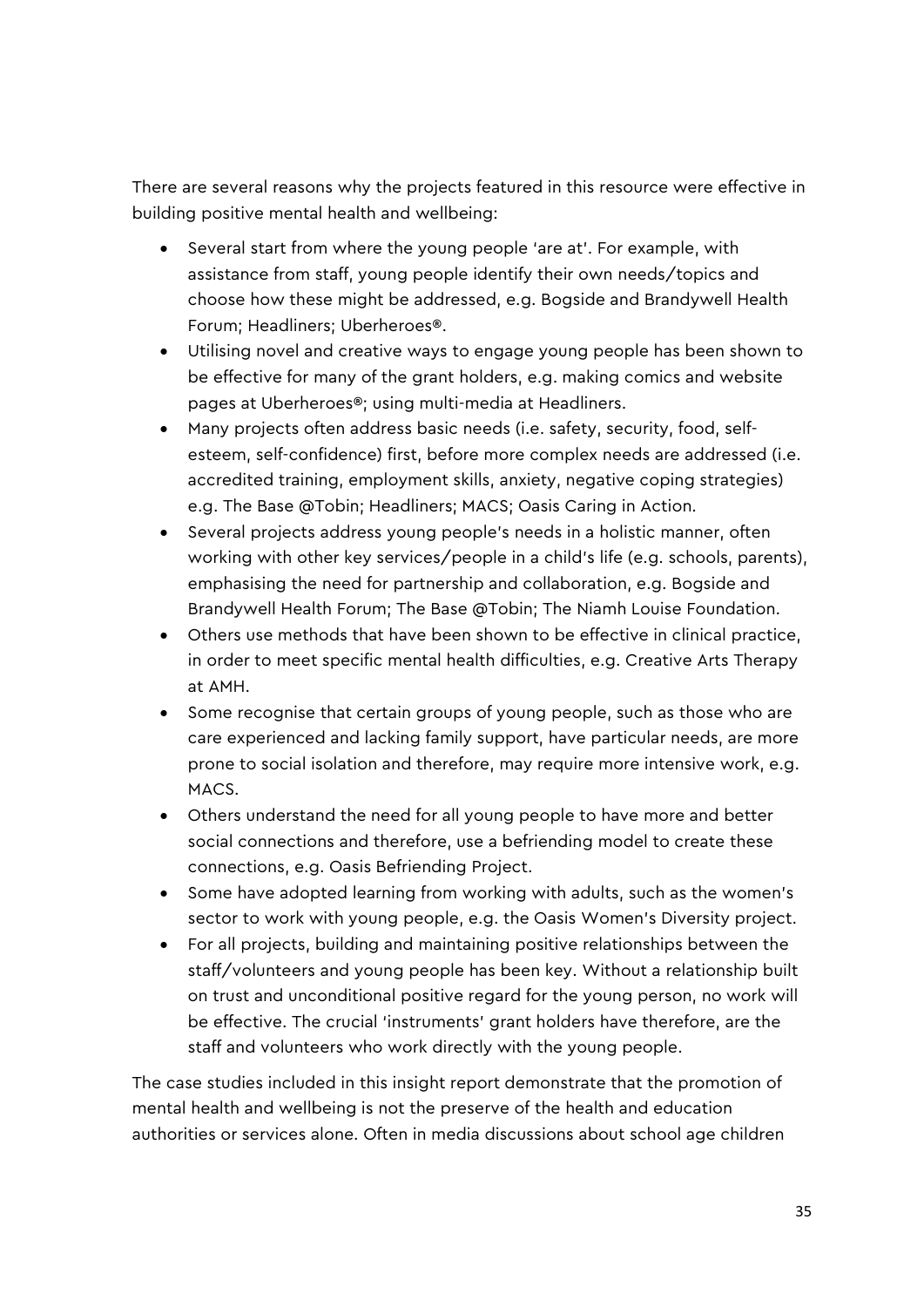and mental health and wellbeing there is a tendency to place the responsibility for addressing this solely with schools. However, just as positive mental health and wellbeing are multi-faceted concepts, so too do all organisations have a valuable contribution to make to ensure young people's mental health and wellbeing are built in small, everyday ways.

This work does not always require specialist training. It needs an ongoing commitment to build young people's emotional and mental strength so that there is less likelihood that they will need mental health services later in life.

Commissioners and funders also have a key role to play in ensuring that programmes of work are sustainable and have a lasting legacy for all young people to benefit from. This means that there is a need for long-term, rather than short-term funding, such as the NLCF's Empowering Young People programme, to enable practice to develop and expertise to be embedded in communities in Northern Ireland.

The Mental Health Strategy 2021-2031 recognises that it is not enough to simply wait until people are experiencing mental ill-health to act. One of the key actions of the strategy is the promotion of positive mental health and wellbeing. This is not just a duty for those in the health service. It is a responsibility for all of us. As the strategy recognises, the voluntary and community sector has a key role to play in the promotion of positive mental health among children and young people. The examples from the LINKS grant holders have demonstrated the expertise of the sector in this resource which, if harnessed effectively, could result in positive mental health, not only for this generation of young people, but those who come after them too – it is a virtuous circle that will benefit the whole of society eventually.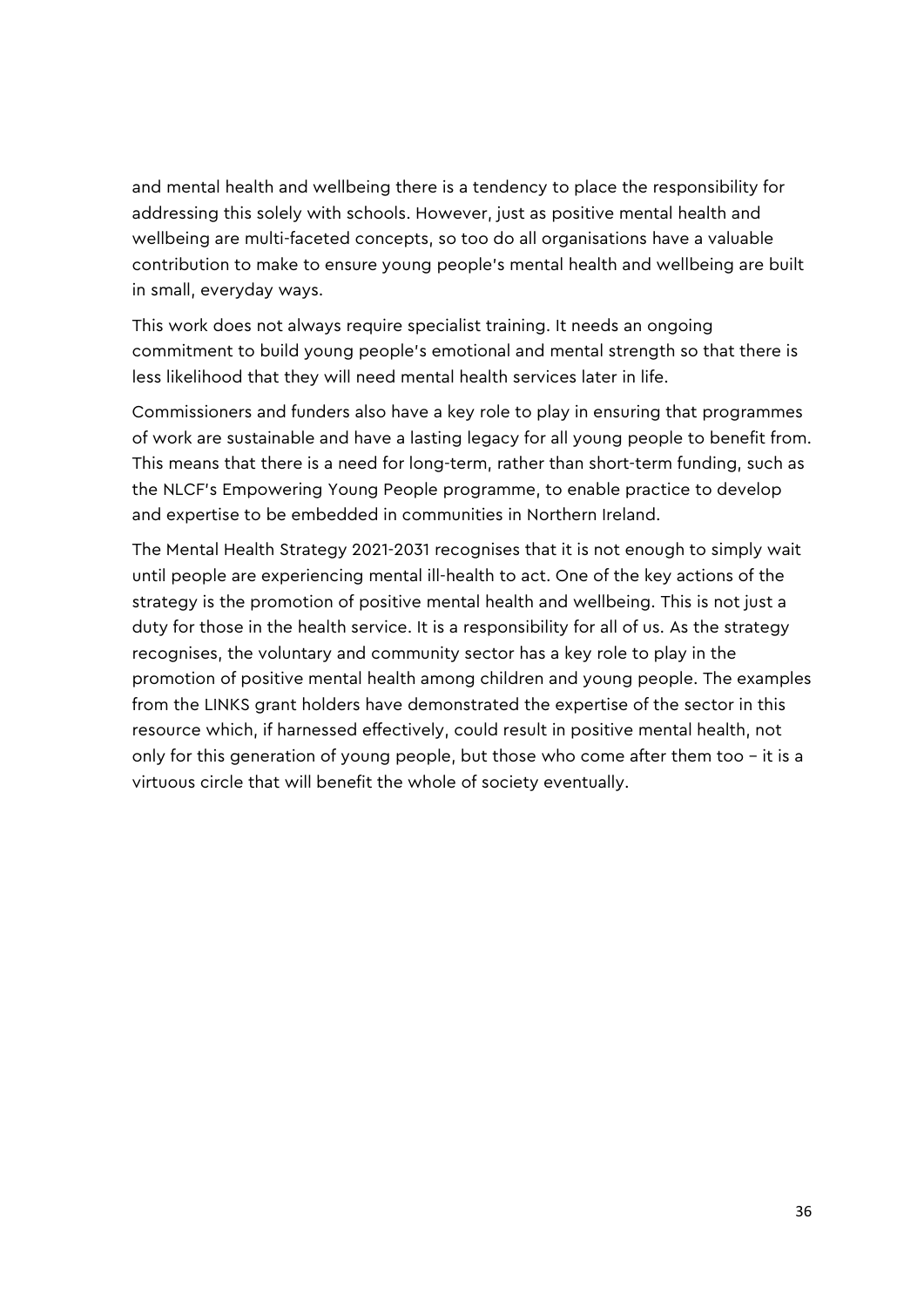# <span id="page-37-0"></span>**Appendix 1: References and Resources**

Connolly, P., Sibbett, C, Hanratty, J., Kerr, K., O'Hare, L. and Winter, K. (2011) Pupils' Emotional Health and Wellbeing: A Review of Audit Tools and a Survey of Practice in Northern Ireland Post Primary Schools Belfast: Centre for Effective Education, Queen's University Belfast. <https://bit.ly/3p37l2f>

Department of Education (2019): Children and Young People's Strategy 2019-2029, DE, Bangor. [https://www.education-ni.gov.uk/publications/children-and-young](https://www.education-ni.gov.uk/publications/children-and-young-peoples-strategy-2019-2029)[peoples-strategy-2019-2029](https://www.education-ni.gov.uk/publications/children-and-young-peoples-strategy-2019-2029)

Department of Education & Department of Health (2021): Children & Young People's Emotional Health & Wellbeing in Education Framework. [https://www.education](https://www.education-ni.gov.uk/publications/children-young-peoples-emotional-health-and-wellbeing-education-framework-final-version)[ni.gov.uk/publications/children-young-peoples-emotional-health-and-wellbeing](https://www.education-ni.gov.uk/publications/children-young-peoples-emotional-health-and-wellbeing-education-framework-final-version)[education-framework-final-version](https://www.education-ni.gov.uk/publications/children-young-peoples-emotional-health-and-wellbeing-education-framework-final-version)

Department of Health (2021): Mental Health Strategy 2021-2031, Dept of Health, Belfast. [https://www.health-ni.gov.uk/sites/default/files/publications/health/doh](https://www.health-ni.gov.uk/sites/default/files/publications/health/doh-mhs-strategy-2021-2031.pdf)[mhs-strategy-2021-2031.pdf](https://www.health-ni.gov.uk/sites/default/files/publications/health/doh-mhs-strategy-2021-2031.pdf)

Department of Health (2020): Mental Health Action Plan, Dept of Health, Belfast [https://www.health-ni.gov.uk/sites/default/files/publications/health/mh-action](https://www.health-ni.gov.uk/sites/default/files/publications/health/mh-action-plan-plus-covid-response-plan.pdf)[plan-plus-covid-response-plan.pdf](https://www.health-ni.gov.uk/sites/default/files/publications/health/mh-action-plan-plus-covid-response-plan.pdf)

Department of Health (2019): Inter-Departmental Draft Action Plan in response to 'Still Waiting', Dept of Health, Belfast. [https://www.health](https://www.health-ni.gov.uk/sites/default/files/publications/health/niccy-draf-action-plan.pdf)[ni.gov.uk/sites/default/files/publications/health/niccy-draf-action-plan.pdf](https://www.health-ni.gov.uk/sites/default/files/publications/health/niccy-draf-action-plan.pdf)

Department of Health (2019): Protect Life 2 – A Strategy for Preventing Suicide and Self Harm in Northern Ireland 2019-2024, Department of Health, Belfast. [https://www.health-ni.gov.uk/protectlife2.](https://www.health-ni.gov.uk/protectlife2)

Dorris, C; Lyons, F and Nugent, R (2019): Informing the Development of an Emotional Health and Wellbeing Framework for Children and Young People in Northern Ireland, NCB, Belfast. <https://bit.ly/2NdAV6W>

Early Intervention Foundation (2017): Social and emotional learning: Supporting children and young people's mental health. https://bit.ly/3sKafLq

Early Intervention Foundation (2015) Social and emotional skills in childhood and their long-term effects on adult life. <https://bit.ly/392zTU2>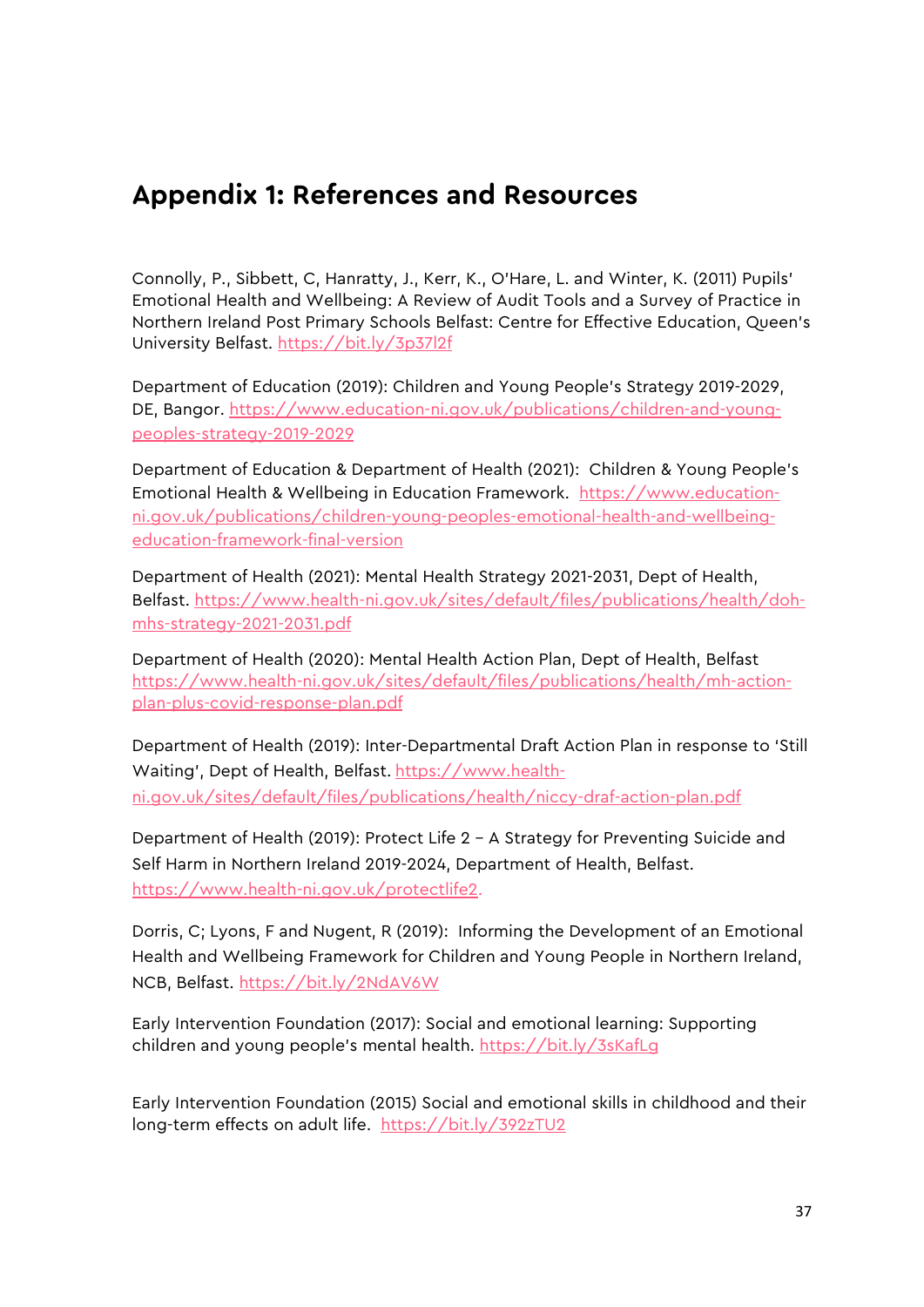Goleman, D. (1995) Emotional Intelligence: why it can matter more than IQ.

Health and Social Care Board (HSCB, 2020): The Mental Health of Children and Parents in Northern Ireland. <https://bit.ly/3sGSZXk>

McArdle, E and Ward, S (2015): LIFEMAPS - the Youth Work Journey to Build Mental Health, YouthAction NI, Belfast.<https://www.youthaction.org/lifemaps>

NCB (National Children's Bureau, 2020): Building Resilience in Young People – A LINKS Insight Report, NCB, Belfast. [https://www.ncb.org.uk/sites/default/files/uploads/files/Building%20Resilience%](https://www.ncb.org.uk/sites/default/files/uploads/files/Building%20Resilience%20in%20Young%20People%20-%20INSIGHT%2008.20_1.pdf) [20in%20Young%20People%20-%20INSIGHT%2008.20\\_1.pdf](https://www.ncb.org.uk/sites/default/files/uploads/files/Building%20Resilience%20in%20Young%20People%20-%20INSIGHT%2008.20_1.pdf)

NCB (National Children's Bureau, 2015): What works in promoting social and emotional well-being and responding to mental health problems in schools? NCB, London.

[https://www.ncb.org.uk/sites/default/files/uploads/files/ncb\\_framework\\_for\\_pro](https://www.ncb.org.uk/sites/default/files/uploads/files/ncb_framework_for_promoting_well-being_and_responding_to_mental_health_in_schools.pdf) moting well-being and responding to mental health in schools.pdf

NI Executive (2017): Programme for Government

[https://www.northernireland.gov.uk/sites/default/files/consultations/newnigov/d](https://www.northernireland.gov.uk/sites/default/files/consultations/newnigov/draft-pfg-framework-2016-21.pdf) [raft-pfg-framework-2016-21.pdf](https://www.northernireland.gov.uk/sites/default/files/consultations/newnigov/draft-pfg-framework-2016-21.pdf)

NICCY (Northern Ireland Commissioner for Children and Young People 2018): Still Waiting: A Rights-Based Review of Mental Health Services and Support for Children and Young People in Northern Ireland, NICCY, Belfast. <https://www.niccy.org/media/3114/niccy-still-waiting-report-sept-18-web.pdf>

NICE (National Institute for Clinical Excellence, 2018**)**: [https://pathways.nice.org.uk/pathways/social-and-emotional-wellbeing-for](https://pathways.nice.org.uk/pathways/social-and-emotional-wellbeing-for-children-and-young-people)[children-and-young-people](https://pathways.nice.org.uk/pathways/social-and-emotional-wellbeing-for-children-and-young-people)

Oxford English Dictionary (2021):<https://www.lexico.com/>

Public Health Agency (2014): Making Life Better – A Whole System Strategic Framework for Public Health, PHA, Belfast <https://www.publichealth.hscni.net/about-us/making-life-better>

The EAGALA (Equine Assisted Growth and Learning Association) model is delivered by Equine Enrichment to support young people with mental health issues. This model is key in promotion of positive mental health see:

<https://eagalaequinecareer.com/equine-enrichment-in-northern-ireland-spotlight>